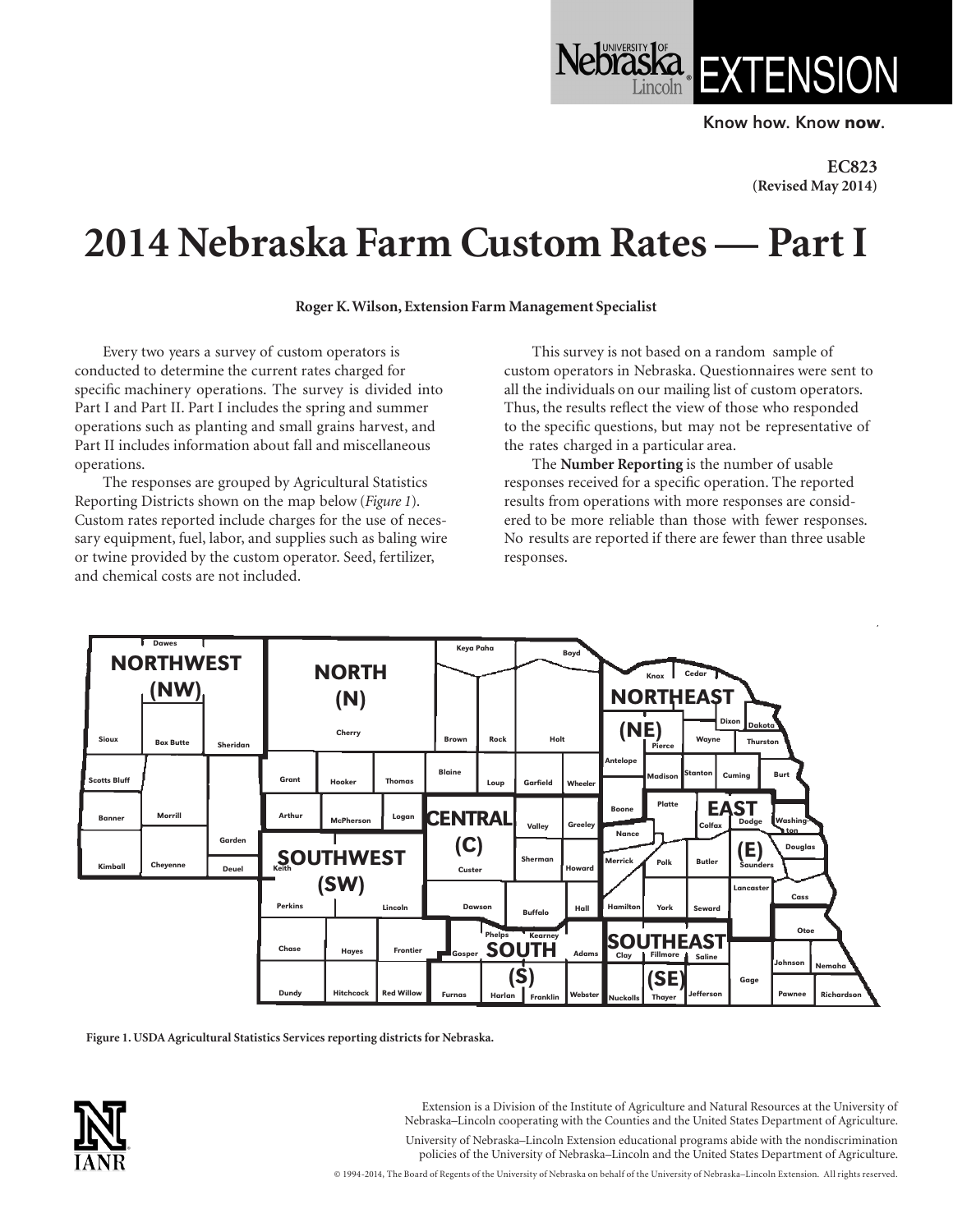The **Average Rate** for a specific operation provides an estimate of the prevailing charge with its reliability improving as the number of responses increases. The **Most Common Rate** is the rate reported more often than any other for that practice. The Average Rate and the Most Common Rate are usually similar. The Average Rate is calculated to the nearest cent, while the Most Common Rate is more generally reported to the nearest dollar. Nothing is entered in the Most Common Rate when no value is reported more than once or when two or more values are reported the same number of times. The **Range** gives the minimum and the maximum amounts reported. It may be indicative of different conditions under which the work was performed. The range also may reflect the fact that some rates include travel to and from the field while others do not.

The rates do not necessarily measure the full economic cost of performing the work specified. Some custom operators may only charge for fuel and labor. Other operators may charge for all costs, including depreciation on equipment and a charge for risk and a management return. Field conditions such as size, terrain, and location vary, which will account for some of the range in the rates charged.

Estimates of the costs of owning and operating farm machinery are available to compare with these custom rates. One source of estimated costs of owning and operating machines is the University of Minnesota Extension publication called "Machinery Cost Estimates." It is available electronically at: *http://faculty.apec.umn.edu/wlazarus/documents/ machdata.pdf*.

The information presented here should be used only as a guide. Rates change from year to year due to cost changes and the availability of custom operators. For example, the rates reported in this presentation were the prevailing rates in the spring of 2014. In determining the rates for 2015, custom operators and farm owners should consider changes in the cost of machinery, labor, and fuel.

Factoring in the difference in fuel cost is essential to obtain an accurate estimate for the cost associated with custom farming. This survey was conducted when expected fuel prices were \$3.50 per gallon (see page 12 of the report). As the prices vary, fuel consumption rates and the change in fuel price can be used to update the custom rates to current prices. For example, if the farm diesel price is \$3.50 per gallon with a consumption rate of .80 gallons per acre, \$3.50 X .80=\$2.80 that could be allocated to the per acre custom rate. If farm diesel prices increased to \$3.75 per gallon, an estimate of the additional cost due to the fuel increase would be \$.25 X .80=\$.20. This price then can be added to the custom rate quoted here.

Inquiries or requests to be added to the list of respondents should contact:

**Roger K. Wilson, University of Nebraska–Lincoln 303C Filley Hall, PO Box 830922 Lincoln, NE 68583-0922 Phone (402) 472-1771; Fax: 402-472-0776 Email: [rwilson6@unl.edu](mailto:rwilson6@unl.edu)**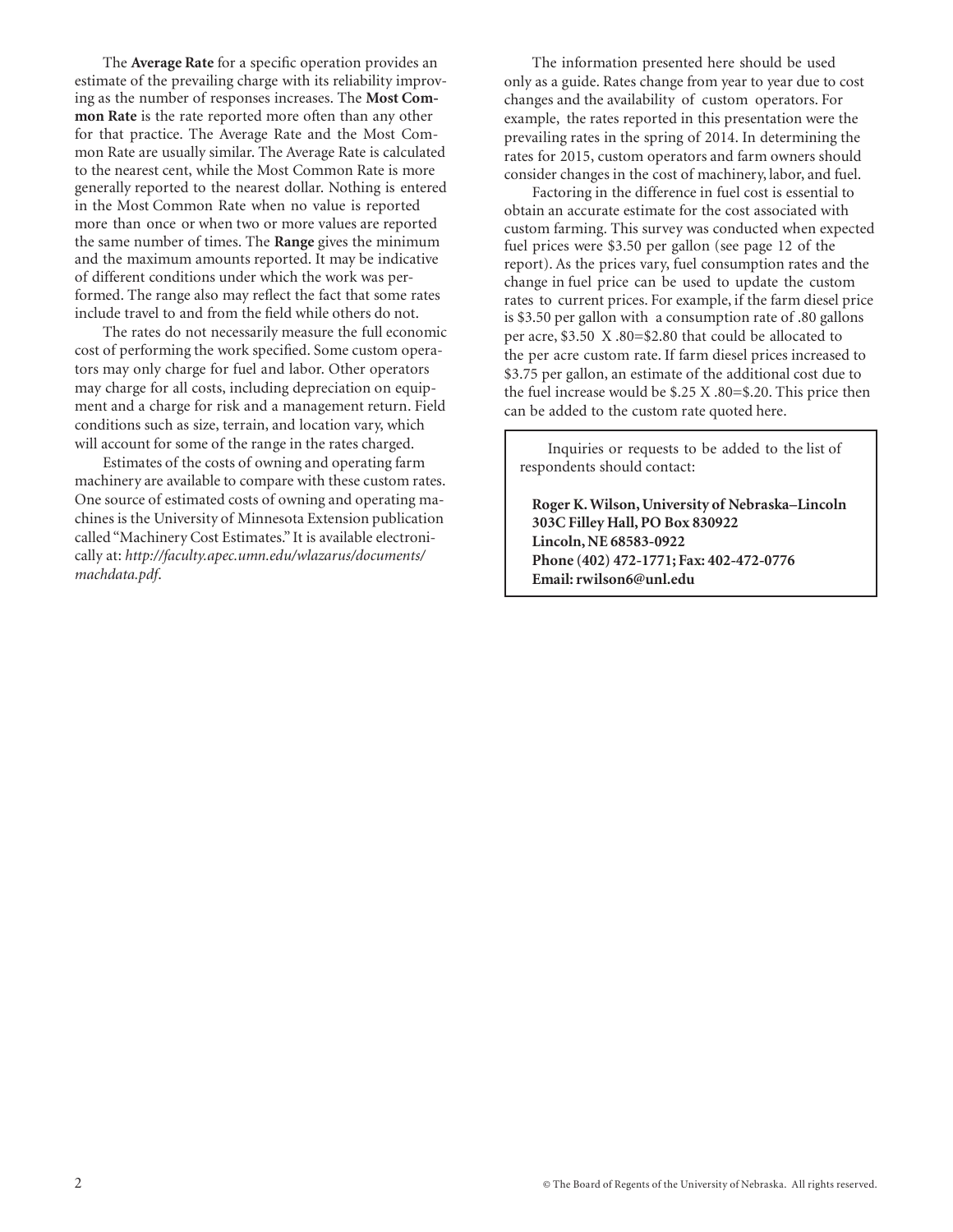## **2014 FARM CUSTOM RATES ( PART I)**

*Reported by Crop Reporting District, in Dollars Unless Otherwise Specified*

|                                                                 | NW                      | N              | NE              | $\mathcal{C}$           | E                       | SW             | S              | <b>SE</b>               | <b>STATE</b>   |
|-----------------------------------------------------------------|-------------------------|----------------|-----------------|-------------------------|-------------------------|----------------|----------------|-------------------------|----------------|
| <b>LAND TILLAGE OPERATIONS</b>                                  |                         |                |                 |                         |                         |                |                |                         |                |
| MOLDBOARD PLOWING WITHOUT PLOW PACKER, PER ACRE                 |                         |                |                 |                         |                         |                |                |                         |                |
| Number Reporting                                                | 3                       | $\#$           | 3               | $\#$                    | $\overline{4}$          | #              | #              | #                       | 15             |
| Average Rate                                                    | 16.00                   | $\overline{a}$ | 14.00           | L.                      | 18.75                   |                |                | ÷,                      | 15.33          |
| Range                                                           | $15 - 18$               |                | $12 - 15$       |                         | $15 - 20$               |                |                |                         | $8 - 20$       |
| Most Common                                                     | 15                      |                | 15              |                         | 20                      |                |                | 15                      | 15             |
| MOLDBOARD PLOWING WITH PLOW PACKER, PER ACRE                    |                         |                |                 |                         |                         |                |                |                         |                |
| Number Reporting                                                | $\#$                    | $\#$           | $\#$            | $\#$                    | $\#$                    | #              | $#$            | #                       | $\overline{7}$ |
| Average Rate                                                    |                         |                |                 |                         |                         |                |                |                         | 16.00          |
| Range                                                           |                         |                |                 |                         |                         |                |                |                         | $9 - 21$       |
| Most Common                                                     |                         |                |                 |                         |                         |                |                |                         | $\sim$         |
| DISK HARROWING, TANDEM OR OFFSET, PRIMARY HARROWING, PER ACRE   |                         |                |                 |                         |                         |                |                |                         |                |
| Number Reporting                                                | 6                       | $\#$           | 10              | 12                      | 24                      | 3              | $\overline{4}$ | 14                      | 74             |
| Average Rate                                                    | 9.75                    |                | 12.45           | 13.58                   | 13.19                   | 13.88          | 13.88          | 12.89                   | 12.94          |
| Range                                                           | $7 - 15$                |                | $8 - 17$        | $9 - 20$                | $8 - 20$                | $15 - 18$      | $12 - 15$      | $10 - 17$               | $7 - 20$       |
| Most Common                                                     | 9                       |                | 15              | 15                      | 12                      | 18             |                | 10                      | 15             |
| DISK HARROWING, TANDEM OR OFFSET, FINISHING HARROWING, PER ACRE |                         |                |                 |                         |                         |                |                |                         |                |
| Number Reporting                                                | $\overline{4}$          | $\#$           | 14              | 12                      | 23                      | $\mathfrak{Z}$ | $\overline{4}$ | 15                      | 76             |
| Average Rate                                                    | 12.63                   |                | 11.61           | 13.08                   | 11.85                   | 12.13          | 12.13          | 12.33                   | 12.24          |
| Range                                                           | 7.50-18.00              |                | 7.00-17.00      | 8.00-18.00              | 6.50-18.00              | 13.00-15.00    | 10.00-14.50    | 8.00-18.00              | 6.50-18.00     |
| Most Common                                                     |                         |                | 10              | 15                      | 10                      | 15             | 12             | 12                      | 10             |
| HARROWING, SPIKE TOOTH, PER ACRE                                |                         |                |                 |                         |                         |                |                |                         |                |
| Number Reporting                                                | $\#$                    | $\#$           | $\#$            | $\#$                    | $\overline{3}$          | #              | $#$            | #                       | 8              |
| Average Rate                                                    |                         |                |                 |                         | 10.67                   |                |                |                         | 9.88           |
| Range                                                           |                         |                |                 |                         | $7 - 15$                |                |                |                         | $7 - 15$       |
| Most Common                                                     |                         |                |                 |                         |                         |                |                |                         | 10             |
| HARROWING, SPRING TOOTH, PER ACRE                               |                         |                |                 |                         |                         |                |                |                         |                |
| Number Reporting                                                | $\#$                    | $\#$           | #               | #                       | #                       | #              | $#$            | #                       | 10             |
| Average Rate                                                    |                         |                |                 |                         |                         |                |                |                         | 9.90           |
| Range                                                           |                         |                |                 |                         |                         |                |                |                         | $7 - 15$       |
| Most Common                                                     |                         |                |                 |                         |                         |                |                |                         | 10             |
| CHISEL PLOW FOR PRIMARY TILLAGE, PER ACRE                       |                         |                |                 |                         |                         |                |                |                         |                |
| Number Reporting                                                | 5                       | $\#$           | 5               | 6                       | 5                       | #              | $\#$           | $\overline{4}$          | 29             |
| Average Rate                                                    | 8.95                    |                | 14.20           | 13.50                   | 15.60                   |                |                | 13.25                   | 13.41          |
| Range<br>Most Common                                            | $7 - 12$                | L,             | $11 - 18$<br>12 | $10 - 15$<br>15         | $10 - 20$<br>15         | ٠<br>18        |                | $8 - 18$                | $7 - 20$<br>15 |
| DEEP CHISEL, PER ACRE                                           |                         |                |                 |                         |                         |                |                |                         |                |
|                                                                 |                         |                |                 |                         |                         |                |                |                         |                |
| Number Reporting                                                | $\overline{4}$<br>10.75 | $\#$           | 6<br>20.33      | $\overline{7}$<br>17.07 | $\overline{7}$<br>17.00 | $\#$           | $\#$           | $\mathfrak{Z}$<br>14.00 | 31<br>16.69    |
| Average Rate<br>Range                                           | $10 - 13$               |                | $12 - 35$       | $15 - 20$               | $12 - 22$               |                |                | $10 - 20$               | $10 - 35$      |
| Most Common                                                     | 10                      |                | 15              | 15                      | 15                      |                | 15             |                         | 15             |
| SUBSOILER OR RIPPING, PER ACRE                                  |                         |                |                 |                         |                         |                |                |                         |                |
| Number Reporting                                                | $\mathfrak{Z}$          | $\#$           | $\,$ 8 $\,$     | 10                      | $16\,$                  | $\overline{4}$ | $\mathfrak{Z}$ | 5                       | $50\,$         |
| Average Rate                                                    | 16.00                   |                | 23.75           | 18.10                   | 21.94                   | 17.33          | 17.33          | 16.60                   | 20.08          |
| Range                                                           | $12 - 18$               |                | $14 - 35$       | $12 - 25$               | $10 - 40$               | $10-30$        | $16 - 18$      | $12 - 20$               | $10 - 40$      |
| Most Common                                                     | 18                      |                | 35              | 20                      | 25                      |                | 18             |                         | 18             |
| FIELD CULTIVATOR, PER ACRE                                      |                         |                |                 |                         |                         |                |                |                         |                |
| Number Reporting                                                | 5                       | $\#$           | 8               | 5                       | $20\,$                  | $\mathfrak{Z}$ | $\#$           | 17                      | 61             |
| Average Rate                                                    | 8.95                    |                | 12.75           | 13.10                   | 12.05                   | 11.00          |                | 11.18                   | 11.73          |
| Range                                                           | $7.50 - 12.00$          | L,             | 9.00-25.00      | 10.00-15.00             | 6.50-19.00              | 13.00-15.00    | $\overline{a}$ | $7.50 - 25.00$          | 6.50-25.00     |
| Most Common                                                     | 7.5                     |                | 9               | 15                      | 15                      | 15             |                | 10                      | 15             |
| VERTICAL OR TURBO TILLAGE                                       |                         |                |                 |                         |                         |                |                |                         |                |
| Number Reporting                                                | $\mathfrak{Z}$          | $\#$           | $\#$            | $\overline{3}$          | 8                       | $\overline{3}$ | $\#$           | 5                       | 26             |
| Average Rate                                                    | 13.17                   |                |                 | 15.00                   | 13.31                   | 16.00          |                | 17.60                   | 15.15          |
| Range                                                           | $12 - 15$               |                |                 | $12 - 18$               | $8 - 20$                | $12 - 18$      |                | $11 - 27$               | $8 - 27$       |
| Most Common                                                     |                         |                |                 |                         | $10\,$                  | $18\,$         |                |                         | 12             |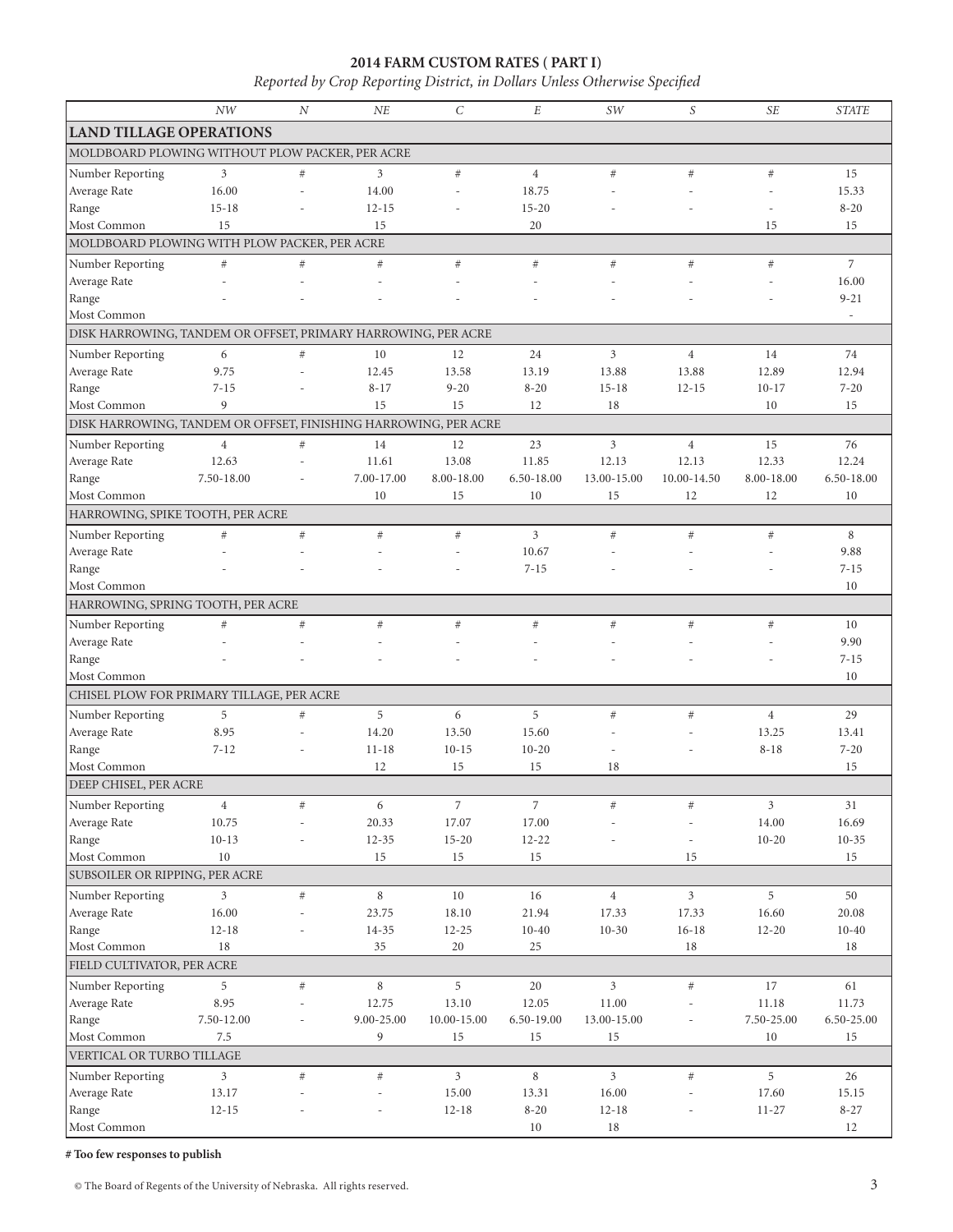|                                                             | NW             | N                        | NE                       | $\mathcal{C}_{0}^{2}$ | E              | SW             | S              | <b>SE</b>      | <b>STATE</b>   |
|-------------------------------------------------------------|----------------|--------------------------|--------------------------|-----------------------|----------------|----------------|----------------|----------------|----------------|
| ROTARY TILLERS, PTO DRIVEN, PER ACRE                        |                |                          |                          |                       |                |                |                |                |                |
| Number Reporting                                            | #              | $\#$                     | $\#$                     | $\#$                  | $\#$           | $\#$           | $\#$           | #              | 5              |
| Average Rate                                                |                |                          |                          |                       |                |                |                |                | 17.80          |
| Range                                                       |                |                          |                          |                       |                |                |                |                | $10 - 25$      |
| Most Common                                                 |                |                          |                          |                       |                |                |                |                |                |
| ROD WEEDER, PER ACRE                                        |                |                          |                          |                       |                |                |                |                |                |
| Number Reporting                                            | $\mathfrak{Z}$ | $\#$                     | $\#$                     | $\#$                  | $\#$           | $\#$           | $\#$           | $\#$           | $\overline{7}$ |
| Average Rate                                                | 6.50           |                          |                          |                       |                |                |                |                | 10.36          |
| Range                                                       | 5.00-7.50      |                          |                          |                       |                |                |                |                | 5.00-18.00     |
| Most Common                                                 |                |                          |                          |                       |                |                |                |                | 10             |
| BLADE PLOW OR WIDE SWEEP BLADE, PER ACRE                    |                |                          |                          |                       |                |                |                |                |                |
| Number Reporting                                            | $\mathfrak{Z}$ | $\#$                     | $\#$                     | $\#$                  | $\#$           | $\#$           | $\#$           | $\#$           | 8              |
| Average Rate                                                | 10.00          |                          |                          |                       |                |                |                |                | 11.75          |
| Range                                                       | $8 - 13$       |                          |                          |                       |                |                |                |                | $8 - 17$       |
| Most Common                                                 |                |                          |                          |                       |                |                |                |                | 10             |
| COMBINATION TILLAGE OPERATIONS, PRIMARY TILLAGE, PER ACRE   |                |                          |                          |                       |                |                |                |                |                |
| Number Reporting                                            | $\#$           | $\#$                     | $\#$                     | $\overline{4}$        | $\overline{4}$ | $\#$           | $\#$           | $\#$           | 12             |
| Average Rate                                                |                |                          |                          | 14.50                 | 16.00          |                |                |                | 14.25          |
| Range                                                       |                |                          |                          | $12 - 18$             | $12 - 21$      |                |                |                | $9 - 21$       |
| Most Common                                                 |                |                          |                          |                       |                |                |                |                | 15             |
| COMBINATION TILLAGE OPERATIONS, FINISHING TILLAGE, PER ACRE |                |                          |                          |                       |                |                |                |                |                |
| Number Reporting                                            | $\#$           | $\#$                     | $\overline{4}$           | $\#$                  | 9              | $\#$           | $\#$           | 3              | 22             |
| Average Rate                                                |                | ÷.                       | 15.50                    | ÷.                    | 13.44          |                |                | 13.67          | 13.36          |
| Range                                                       |                |                          | $11 - 25$                |                       | $9 - 19$       |                |                | $12 - 15$      | $7 - 25$       |
| Most Common                                                 |                |                          |                          |                       | 15             |                |                |                | 12             |
| STRIP TILLING, PER ACRE                                     |                |                          |                          |                       |                |                |                |                |                |
| Number Reporting                                            | $\overline{4}$ | $\#$                     | $\mathfrak{Z}$           | 5                     | 5              | 5              | $\#$           | $\#$           | 22             |
| Average Rate                                                | 22.50          |                          | 17.00                    | 16.60                 | 16.20          |                |                |                | 18.50          |
| Range                                                       | $19 - 25$      |                          | $9 - 30$                 | $12 - 20$             | $13 - 20$      | $15 - 35$      |                |                | $9 - 35$       |
| Most Common                                                 |                |                          |                          | 20                    | 15             | 16             |                |                | 15             |
| STALK SHREDDER PTO DRIVEN, PER ACRE                         |                |                          |                          |                       |                |                |                |                |                |
| Number Reporting                                            | $\#$           | $\#$                     | $\overline{4}$           | $\overline{7}$        | 10             | $\#$           | $\#$           | $\overline{4}$ | 27             |
| Average Rate                                                |                |                          | 12.50                    | 12.29                 | 10.95          |                |                | 11.75          | 11.65          |
| Range                                                       |                |                          | $8 - 15$                 | $10-16$               | $5 - 15$       |                |                | $10 - 14$      | $5 - 16$       |
| Most Common                                                 |                |                          | 15                       | 10                    | 12             |                |                |                | 10             |
| ROLLING STALK CHOPPER, NOT PTO, PER ACRE                    |                |                          |                          |                       |                |                |                |                |                |
| Number Reporting                                            | 3              | $\#$                     | $\#$                     | 6                     | 9              | 3              | 3              | $\#$           | 28             |
| Average Rate                                                | 8.83           | $\overline{\phantom{a}}$ | J.                       | 11.50                 | 10.83          | 8.67           | 8.67           |                | 10.09          |
| Range                                                       | $6.50 - 12.00$ |                          | $\overline{\phantom{0}}$ | $10.00 - 14.00$       | 7.00-15.00     | $6.00 - 12.00$ | $8.00 - 10.00$ |                | $4.00 - 15.00$ |
| Most Common                                                 |                |                          |                          | 10                    | 10             |                | 8              |                | 10             |
| ROLLING HARROWING AFTER PLOWING, PER ACRE                   |                |                          |                          |                       |                |                |                |                |                |
| Number Reporting                                            | $\#$           | $\#$                     | $\#$                     | $\#$                  | $\#$           | $\#$           | $\#$           | $\#$           | $\overline{4}$ |
| Average Rate                                                |                |                          |                          |                       |                |                |                |                | 13.00          |
| Range                                                       |                |                          |                          |                       |                |                |                |                | $10 - 15$      |
| Most Common                                                 |                |                          |                          |                       | 15             |                |                |                | 15             |
| PLANTING AND POST-PLANTING OPERATIONS                       |                |                          |                          |                       |                |                |                |                |                |
| DRILLING SMALL GRAINS, CONVENTIONAL DRILL, PER ACRE         |                |                          |                          |                       |                |                |                |                |                |
| Number Reporting                                            | 9              | $\#$                     | $\#$                     | $\overline{4}$        | 9              | $\#$           | $\overline{3}$ | 9              | 40             |
| Average Rate                                                | 12.81          |                          | $\overline{a}$           | 15.00                 | 14.22          |                | 13.17          | 13.22          | 13.37          |
| Range                                                       | $7 - 18$       |                          | ÷,                       | $14 - 16$             | $10 - 20$      |                | $12 - 14$      | $12 - 16$      | $7 - 20$       |
| Most Common                                                 | 15             |                          | 10                       | 15                    | 12             |                |                | 12             | 12             |
| DRILLING SMALL GRAINS, NO-TILL DRILL, PER ACRE              |                |                          |                          |                       |                |                |                |                |                |
| Number Reporting                                            | 8              | $\overline{3}$           | $\overline{4}$           | 5                     | 16             | 6              | 5              | 26             | 73             |
| Average Rate                                                | 15.31          | 15.67                    | 14.38                    | 20.80                 | 17.31          | 17.80          | 17.80          | 16.19          | 16.89          |
| Range                                                       | $10 - 22$      | $12 - 20$                | $10.5 - 20$              | $17 - 25$             | $10 - 30$      | 14-28          | $16 - 20$      | $12 - 30$      | $10 - 30$      |
| Most Common                                                 | 14             |                          |                          |                       | 20             | 18             | 20             | 15             | 15             |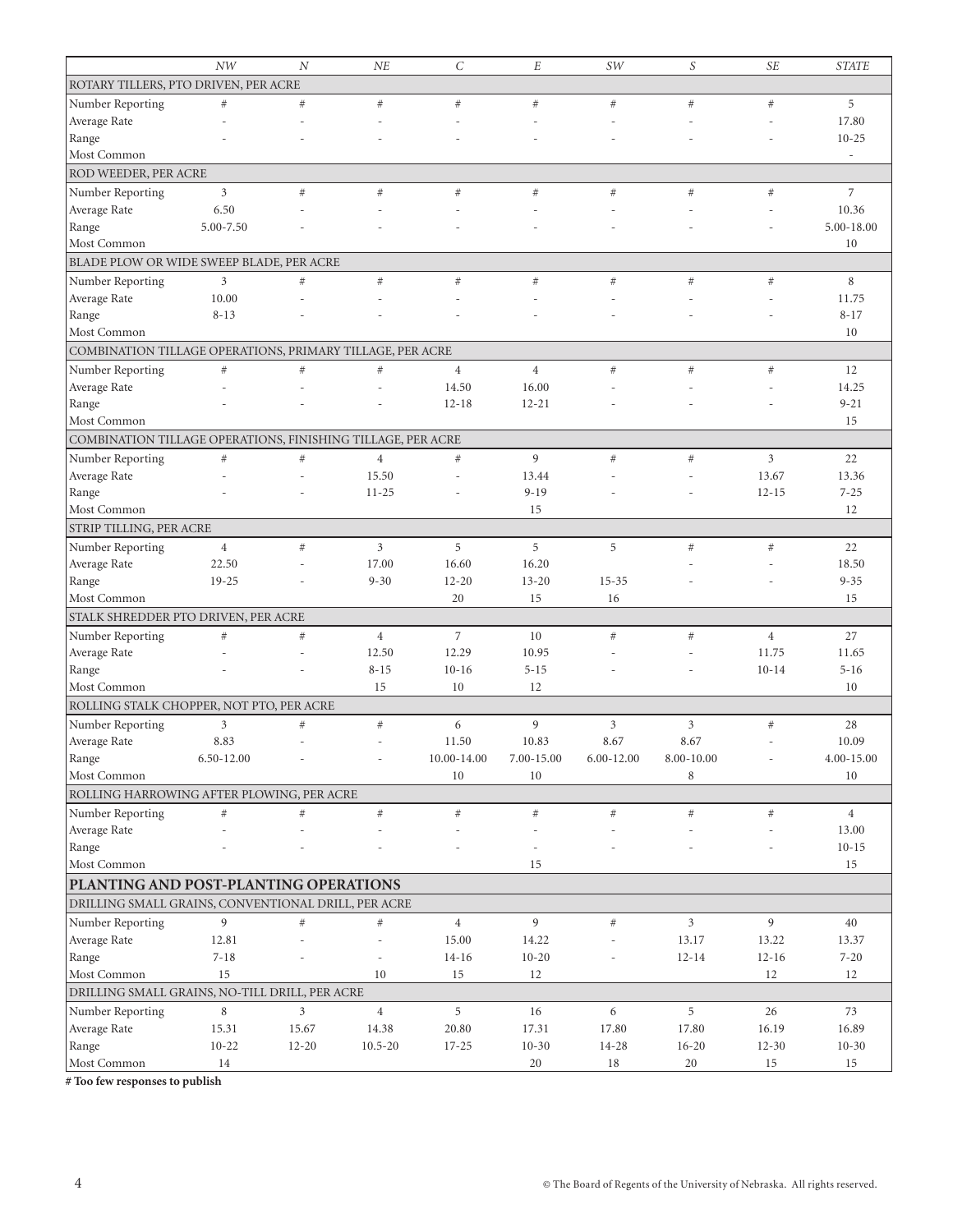|                                                  | NW                | $\boldsymbol{N}$ | NE             | $\cal C$       | $\cal E$       | SW             | S              | <b>SE</b>      | <b>STATE</b>   |
|--------------------------------------------------|-------------------|------------------|----------------|----------------|----------------|----------------|----------------|----------------|----------------|
| DRILLING SOYBEANS, CONVENTIONAL DRILL, PER ACRE  |                   |                  |                |                |                |                |                |                |                |
| Number Reporting                                 | $\#$              | #                | $\#$           | $\overline{4}$ | 6              | #              | #              | 10             | 24             |
| Average Rate                                     |                   |                  |                | 15.75          | 14.00          |                |                | 14.50          | 14.75          |
| Range                                            |                   |                  |                | $15 - 17$      | $10 - 20$      |                |                | $12 - 18$      | $10 - 20$      |
| Most Common                                      |                   |                  |                | 15             | 10             |                |                | 15             | 15             |
| DRILLING SOYBEANS, NO-TILL DRILL, PER ACRE       |                   |                  |                |                |                |                |                |                |                |
| Number Reporting                                 | #                 | $\#$             | $\,8\,$        | 5              | 20             | $\mathfrak{Z}$ | $\overline{7}$ | 29             | 74             |
| Average Rate                                     |                   |                  | 15.19          | 19.40          | 16.15          | 18.14          | 18.14          | 16.93          | 17.04          |
| Range                                            |                   |                  | 10.50-22.00    | 17.00-25.00    | 12.00-30.00    | 16.75-28.00    | 16.00-22.00    | 12.00-30.00    | 10.50-30.00    |
| Most Common                                      |                   |                  | 15             | 17             | 12             |                | 16             | 15             | 15             |
| PLANTING DRY EDIBLE BEANS, PER ACRE              |                   |                  |                |                |                |                |                |                |                |
| Number Reporting                                 | $\overline{4}$    | $\#$             | $\#$           | $\#$           | 3              | #              | $#$            | $\#$           | 12             |
| Average Rate                                     | 17.13             |                  |                |                | 17.00          |                |                |                | 19.63          |
| Range                                            | $10 - 25$         |                  |                |                | $15 - 20$      |                |                |                | $10 - 45$      |
| Most Common                                      |                   |                  |                |                |                |                |                |                | 20             |
| PLANTING SUGAR BEETS, PER ACRE                   |                   |                  |                |                |                |                |                |                |                |
|                                                  | 3                 | #                |                | $\#$           | 3              | #              | $#$            | $\#$           | 8              |
| Number Reporting<br>Average Rate                 |                   |                  | $\#$           |                | 17.33          |                |                |                | 17.19          |
|                                                  | 17.17             |                  |                |                |                |                |                |                |                |
| Range                                            | 13.50-19.00<br>19 |                  |                |                | 12.00-20.00    |                |                |                | 12.00-20.00    |
| Most Common                                      |                   |                  |                |                | 20             |                |                |                | 20             |
| SEEDING GRASS SEED, PER ACRE                     |                   |                  |                |                |                |                |                |                |                |
| Number Reporting                                 | 5                 | #                | #              | #              | $\overline{3}$ | #              | #              | $\overline{3}$ | 17             |
| Average Rate                                     | 17.40             |                  |                |                | 16.33          |                |                | 17.67          | 17.41          |
| Range                                            | $15 - 20$         |                  |                |                | $12 - 20$      |                |                | $12 - 25$      | $12 - 25$      |
| Most Common                                      | 15                |                  |                |                |                |                |                |                | 15             |
| SEEDING GRASS SEED WITH DEPTH BANDS, PER ACRE    |                   |                  |                |                |                |                |                |                |                |
| Number Reporting                                 | $\#$              | #                | $\#$           | $\#$           | 3              | #              | $\#$           | 3              | 12             |
| Average Rate                                     |                   |                  |                |                | 16.33          |                |                | 15.75          | 16.35          |
| Range                                            |                   |                  |                |                | 12.00-20.00    |                |                | 15.00-16.25    | 12.00-21.00    |
| Most Common                                      |                   |                  |                |                |                |                |                |                | 15             |
| SEEDING LEGUMES, PER ACRE                        |                   |                  |                |                |                |                |                |                |                |
| Number Reporting                                 | $\#$              | $\#$             | $\#$           | $\#$           | 5              | #              | $\#$           | $\overline{7}$ | 21             |
| Average Rate                                     |                   |                  |                |                | 14.40          |                |                | 18.32          | 16.23          |
| Range                                            |                   |                  |                |                | $10-20$        |                |                | $16 - 25$      | $9.5 - 25$     |
| Most Common                                      |                   |                  |                |                |                |                |                | 16             | 16             |
| SEEDING LEGUMES WITH DEPTH BANDS, PER ACRE       |                   |                  |                |                |                |                |                |                |                |
| Number Reporting                                 | $\#$              | $\#$             | $\#$           | $\#$           | 5              | $\#$           | $\#$           | $\#$           | 11             |
| Average Rate                                     |                   | $\overline{a}$   |                |                | 14.60          |                |                |                | 15.36          |
| Range                                            |                   |                  |                |                | $12 - 20$      |                |                |                | $12 - 20$      |
| Most Common                                      |                   |                  |                |                | 12             |                |                |                | 15             |
| SEEDING CRP GROUND, PER ACRE                     |                   |                  |                |                |                |                |                |                |                |
| Number Reporting                                 | $\overline{4}$    | $\#$             | $\#$           | $\#$           | 3              | #              | $\#$           | 6              | 20             |
| Average Rate                                     | 15.63             |                  |                |                | 17.33          |                |                | 18.17          | 18.03          |
| Range                                            | 12.50-20.00       |                  |                |                | 12.00-20.00    |                |                | 10.00-30.00    | 10.00-30.00    |
| Most Common                                      | 15                |                  |                |                | 20             |                |                | 10             | 20             |
| SEEDING CRP GROUND WITH DEPTH BANDS, PER ACRE    |                   |                  |                |                |                |                |                |                |                |
| Number Reporting                                 | 3                 | $\#$             | $\#$           | $\#$           | 3              | #              | $\#$           | $\#$           | 11             |
| Average Rate                                     | 16.67             |                  |                |                | 17.33          |                |                |                | 16.73          |
| Range                                            | $15 - 20$         |                  |                |                | $12 - 20$      |                |                |                | $10 - 20$      |
| Most Common                                      | 15                |                  |                |                | 20             |                |                |                | 20             |
| INTERSEEDING LEGUMES WITH POWER SEEDER, PER ACRE |                   |                  |                |                |                |                |                |                |                |
| Number Reporting                                 | $\#$              | #                | $\#$           | $\#$           | 3              | #              | $#$            | $\#$           | $\overline{7}$ |
| Average Rate                                     |                   |                  |                |                | 18.33          |                |                |                | 17.43          |
| Range                                            |                   |                  |                |                | $12 - 23$      |                |                |                | $12 - 23$      |
|                                                  |                   |                  |                |                |                |                |                |                |                |
| Most Common                                      |                   |                  |                |                |                |                |                |                | 20             |
| CULTIVATION TILLAGE, ROTARY HOEING, PER ACRE     |                   |                  |                |                |                |                |                |                |                |
| Number Reporting                                 | 3                 | $\#$             | $\mathfrak{Z}$ | $\#$           | 6              | #              | $#$            | $\#$           | 14             |
| Average Rate                                     | 8.17              |                  | 7.67           |                | 10.08          |                |                |                | 9.21           |
| Range                                            | 7.00-10.00        |                  | $6.00 - 10.00$ |                | 6.50-20.00     |                |                |                | 6.50-20.00     |
| Most Common                                      |                   |                  |                |                | 9              |                |                |                | $10\,$         |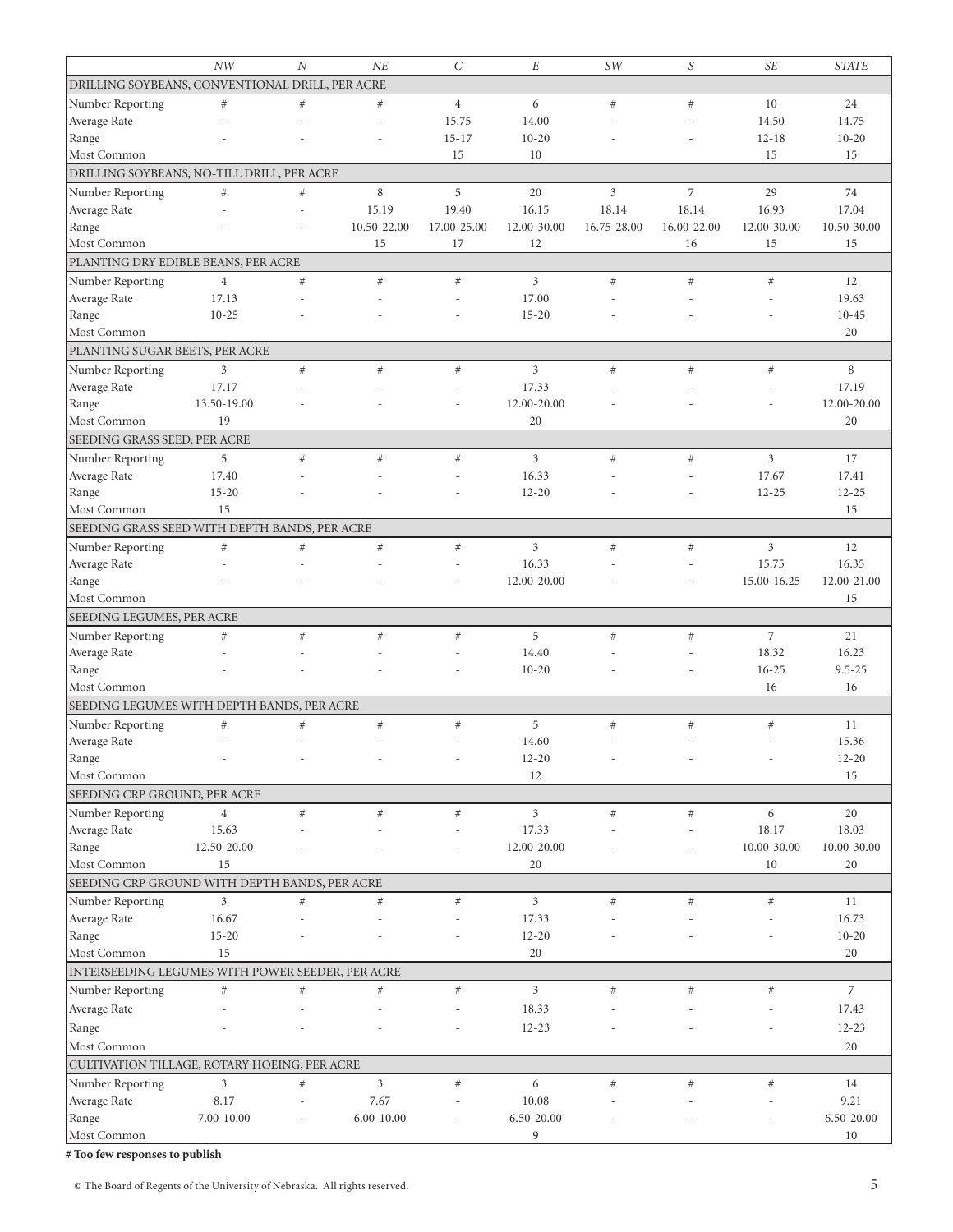|                                                                               | NW                                                          | $\overline{N}$ | NE              | $\mathcal{C}$   | E                 | SW          | S                       | <b>SE</b>         | <b>STATE</b>             |
|-------------------------------------------------------------------------------|-------------------------------------------------------------|----------------|-----------------|-----------------|-------------------|-------------|-------------------------|-------------------|--------------------------|
|                                                                               | CULTIVATION TILLAGE, CONVENTIONAL CROP CULTIVATOR, PER ACRE |                |                 |                 |                   |             |                         |                   |                          |
| Number Reporting                                                              | $\#$                                                        | $\#$           | 3               | 7               | 5                 | $#$         | #                       | #                 | 20                       |
| Average Rate                                                                  |                                                             |                | 8.67            | 12.86           | 12.80             |             |                         |                   | 11.90                    |
| Range                                                                         |                                                             |                | $8 - 10$        | $10 - 17$       | $8 - 20$          |             |                         |                   | $8 - 20$                 |
| Most Common                                                                   |                                                             |                | 8               | 12              | 12                |             |                         |                   | 12                       |
| CULTIVATION TILLAGE, CULTIVATOR HANDLING RESIDUE &/OR MAKING RIDGES, PER ACRE |                                                             |                |                 |                 |                   |             |                         |                   |                          |
| Number Reporting                                                              | $#$                                                         | $\#$           | #               | 6               | 11                | #           | #                       | $\#$              | 25                       |
| Average Rate                                                                  |                                                             |                |                 | 13.33           | 12.68             |             |                         |                   | 12.66                    |
| Range                                                                         |                                                             |                |                 | $12 - 17$       | $7 - 20$          |             |                         |                   | $7 - 20$                 |
| Most Common                                                                   |                                                             |                |                 | 12              | 12                |             | 12                      |                   | 12                       |
| CULTIVATION TILLAGE, HILLING OR DITCHING FOR IRRIGATION, PER ACRE             |                                                             |                |                 |                 |                   |             |                         |                   |                          |
| Number Reporting                                                              | #                                                           | $\#$           | 3               | 9               | 13                | $#$         | $\mathfrak{Z}$          | 8                 | 39                       |
| Average Rate                                                                  |                                                             |                | 13.33           | 11.78           | 10.77             |             | 11.50                   | 9.63              | 10.97                    |
| Range                                                                         |                                                             |                | $8 - 22$        | $10 - 15$       | $7 - 20$          |             | $10-13.50$              | $6.50 - 13$       | $6.50 - 22$              |
| Most Common                                                                   |                                                             |                |                 | 10              | 10                |             |                         | 10                | 10                       |
| PLANTING ROW CROPS, INCLUDES NO-TILL, WITH BAND APPLICATOR, PER ACRE          |                                                             |                |                 |                 |                   |             |                         |                   |                          |
|                                                                               |                                                             |                |                 |                 |                   |             |                         |                   |                          |
| Number Reporting                                                              | 5<br>17.70                                                  | $\#$<br>L.     | 6<br>17.50      | 5<br>18.40      | 9<br>17.83        | #           | $\overline{4}$<br>16.63 | 14<br>18.57       | 44<br>18.08              |
| Average Rate<br>Range                                                         | $12 - 25$                                                   |                | $15 - 21$       | $15 - 25$       | $14 - 25$         |             | 14.50-22                | 13.50-30          | $12 - 30$                |
| Most Common                                                                   | 19                                                          |                | 15              | 15              | 15                |             | 15                      | 18                | 15                       |
| PLANTING ROW CROPS, WITH COULTERS, WITHOUT BAND APPLICATOR, PER ACRE          |                                                             |                |                 |                 |                   |             |                         |                   |                          |
|                                                                               | #                                                           | $\#$           | $\overline{7}$  | 6               | 17                | #           | $\#$                    | 13                | 46                       |
| Number Reporting                                                              |                                                             |                | 17.86           | 18.00           | 16.91             |             |                         | 17.88             | 17.59                    |
| Average Rate                                                                  |                                                             |                |                 |                 |                   |             |                         |                   |                          |
| Range                                                                         |                                                             |                | $15 - 25$       | $15 - 30$       | $10 - 30$         |             |                         | 12-27.50          | $10 - 30$                |
| Most Common                                                                   |                                                             |                | 16              | 15              | 20                |             |                         | 17                | 15                       |
| PLANTING ROW CROPS, WITH COULTERS, WITH BAND APPLICATOR, PER ACRE             |                                                             |                |                 |                 |                   |             |                         |                   |                          |
| Number Reporting                                                              | 8                                                           | #              | 9               | 6               | 10                | $#$         | $\mathfrak{Z}$          | 15                | 53                       |
| Average Rate                                                                  | 18.13                                                       |                | 17.78           | 15.50           | 19.90             |             | 19.67                   | 16.90             | 17.80                    |
| Range<br>Most Common                                                          | $12 - 25$<br>24                                             |                | $15 - 27$<br>15 | $12 - 20$<br>15 | 14-30<br>25       |             | $15 - 22$<br>22         | $12 - 30$<br>15   | $12 - 30$<br>15          |
|                                                                               |                                                             |                |                 |                 |                   |             |                         |                   |                          |
| PLANTING ROW CROPS, WITH COULTERS, WITHOUT BAND APPLICATOR, PER ACRE          |                                                             |                |                 |                 |                   |             |                         |                   |                          |
| Number Reporting                                                              | #                                                           | $\#$           | 6               | 6               | 18                | $#$         | #                       | 21                | 54                       |
| Average Rate                                                                  |                                                             |                | 16.33           | 14.33           | 17.11             |             |                         | 16.38             | 16.52                    |
| Range                                                                         |                                                             |                | 12.00-20.00     | 11.00-16.00     | 10.00-30.00       |             |                         | 10.00-27.50       | 10.00-30.00              |
| Most Common                                                                   |                                                             |                |                 | 15              | 20                |             |                         | 15                | 15                       |
| PLANTING ROW CROPS, WITH ROW CLEANING, WITH BAND APPLICATOR, PER ACRE         |                                                             |                |                 |                 |                   |             |                         |                   |                          |
| Number Reporting                                                              | 3                                                           | $\#$           | $\overline{4}$  | 13              | 21                | 3           | 6                       | 12                | 64                       |
| Average Rate                                                                  | 15.50                                                       |                |                 | 18.54           | 19.69             |             | 16.17                   |                   |                          |
| Range                                                                         |                                                             |                | 19.75           |                 |                   | 16.17       |                         | 15.83             | 18.31                    |
|                                                                               | 13.50-19.00                                                 |                | 13.00-30.00     | 12.00-30.00     | 10.00-30.00       | 16.75-35.00 | 14.00-22.00             | 11.00-20.00       | 8.00-35.00               |
| Most Common                                                                   |                                                             |                |                 | 15              | 20                |             |                         | 15                | 15                       |
| PLANTING ROW CROPS, WITH ROW CLEANING, WITHOUT BAND APPLICATOR, PER ACRE      |                                                             |                |                 |                 |                   |             |                         |                   |                          |
| Number Reporting                                                              | $\#$                                                        | $\#$           | 6               | 8               | 15                | $\#$        | $\mathfrak{Z}$          | 13                | 46                       |
| Average Rate                                                                  |                                                             |                | 17.50           | 14.13           | 18.23             |             | 16.50                   | 17.19             | 17.03                    |
| Range                                                                         |                                                             |                | $11 - 27$       | $11 - 16$       | $10 - 30$         |             | $12 - 22$               | $12 - 30$         | $10-30$                  |
| Most Common                                                                   |                                                             |                |                 | 15              | 15                |             |                         | 15                | 15                       |
| PLANTING ROW CROPS, LISTER, WITH BAND APPLICATOR, PER ACRE                    |                                                             |                |                 |                 |                   |             |                         |                   |                          |
| Number Reporting                                                              | $\#$                                                        | $\#$           | $\#$            | #               | $\#$              | #           | $\#$                    | $\#$              | 6                        |
| Average Rate                                                                  |                                                             | L,             |                 |                 |                   |             |                         |                   | 18.83                    |
| Range                                                                         |                                                             |                |                 |                 |                   |             |                         |                   | $15 - 25$                |
| Most Common                                                                   |                                                             |                |                 |                 |                   |             |                         |                   | $\overline{\phantom{a}}$ |
| PLANTING ROW CROPS, LISTER, WITHOUT BAND APPLICATOR, PER ACRE                 |                                                             |                |                 |                 |                   |             |                         |                   |                          |
| Number Reporting                                                              | $\#$                                                        | $\#$           | $\#$            | #               | $\#$              | $\#$        | $\#$                    | $\#$              | 6                        |
| Average Rate                                                                  |                                                             |                |                 |                 |                   |             |                         |                   | 17.67                    |
| Range                                                                         |                                                             |                |                 |                 |                   |             |                         |                   | $13 - 20$                |
| Most Common                                                                   |                                                             |                |                 |                 |                   |             |                         |                   | 20                       |
| <b>HAYING AND BALING</b>                                                      |                                                             |                |                 |                 |                   |             |                         |                   |                          |
| MOWING, PER ACRE                                                              |                                                             |                |                 |                 |                   |             |                         |                   |                          |
|                                                                               |                                                             |                |                 |                 |                   |             |                         |                   |                          |
| Number Reporting                                                              | $\#$                                                        | $\#$           | $\#$            | $\#$            | 8                 | $\#$        | $\#$                    | $\overline{4}$    | 18                       |
| Average Rate<br>Range                                                         |                                                             |                |                 |                 | 12.38<br>$7 - 16$ |             |                         | 10.50<br>$8 - 13$ | 11.56<br>$5 - 16$        |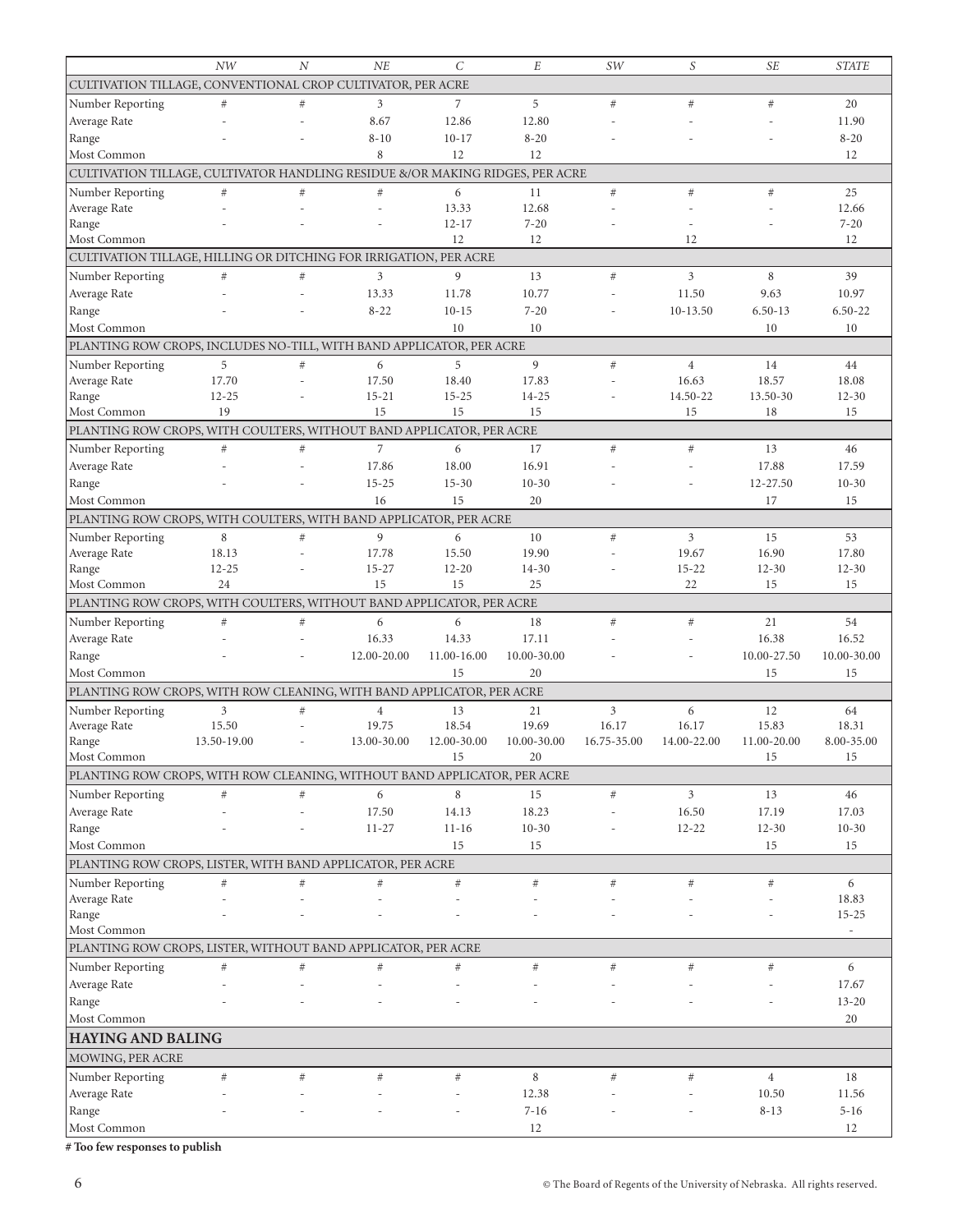|                                                                                | NW             | N              | NE             | $\mathcal{C}_{0}^{2}$    | E               | SW   | S    | <b>SE</b>      | <b>STATE</b>    |
|--------------------------------------------------------------------------------|----------------|----------------|----------------|--------------------------|-----------------|------|------|----------------|-----------------|
| RAKING, PER ACRE                                                               |                |                |                |                          |                 |      |      |                |                 |
| Number Reporting                                                               | $\#$           | $\overline{4}$ | 6              | 6                        | 13              | #    | #    | 13             | 45              |
| Average Rate                                                                   |                | 5.00           | 3.83           | 6.00                     | 5.85            |      |      | 5.08           | 5.27            |
| Range                                                                          |                | $4.00 - 6.00$  | $2.00 - 5.00$  | 3.00-10.00               | 2.00-15.00      |      |      | 2.50-10.00     | 2.00-15.00      |
| Most Common                                                                    |                | 5              | 5              | 5                        | 5               |      |      | $\overline{4}$ | 5               |
| MOWING AND RAKING, PER ACRE                                                    |                |                |                |                          |                 |      |      |                |                 |
| Number Reporting                                                               | $\#$           | #              | 3              | $\#$                     | $\overline{4}$  | #    | $#$  | $\#$           | 12              |
| Average Rate                                                                   |                |                | 10.67          |                          | 19.00           |      |      |                | 14.83           |
| Range                                                                          |                |                | $6 - 16$       |                          | $15 - 25$       |      |      |                | $6 - 25$        |
| Most Common                                                                    |                |                |                |                          | 15              |      |      |                | 15              |
| SWATHING WITH CRUSHING/CRIMPING, PER HOUR                                      |                |                |                |                          |                 |      |      |                |                 |
| Number Reporting                                                               | $\#$           | $\#$           | $\#$           | 3                        | #               | #    | $\#$ | 17             | 24              |
| Average Rate                                                                   |                |                |                | 140.00                   |                 |      |      | 109.12         | 110.50          |
| Range                                                                          |                |                |                | 100-200                  |                 |      |      | $50 - 180$     | 30-200          |
| Most Common                                                                    |                |                |                |                          |                 |      |      | 100            | 100             |
| SWATHING WITH CRUSHING/CRIMPING, PER ACRE                                      |                |                |                |                          |                 |      |      |                |                 |
| Number Reporting                                                               | $\overline{4}$ | #              | 10             | 9                        | 23              | #    | $#$  | 25             | 76              |
| Average Rate                                                                   | 14.50          |                | 12.10          | 15.56                    | 14.00           |      |      | 12.76          | 13.66           |
| Range                                                                          | $12 - 18$      |                | $8 - 17$       | $14 - 20$                | $10 - 18$       |      |      | $10 - 15$      | $8 - 20$        |
| Most Common                                                                    | 12             |                | 12             | 15                       | 15              |      |      | 12             | 12              |
| SWATHING WITHOUT CRUSHING/CRIMPING, PER HOUR                                   |                |                |                |                          |                 |      |      |                |                 |
|                                                                                |                | #              |                | $\#$                     | #               | #    | #    | $\#$           | $\overline{3}$  |
| Number Reporting                                                               | $\#$           |                | $\#$           |                          |                 |      |      |                | 60.00           |
| Average Rate                                                                   |                |                |                |                          |                 |      |      |                |                 |
| Range<br>Most Common                                                           |                |                |                |                          |                 |      |      |                | $30 - 75$<br>75 |
|                                                                                |                |                |                |                          |                 |      |      |                |                 |
| SWATHING WITHOUT CRUSHING/CRIMPING, PER ACRE                                   |                |                |                |                          |                 |      |      |                |                 |
| Number Reporting                                                               | $\overline{4}$ | $\#$           | $\#$           | #                        | 3               | #    | #    | $\#$           | 11              |
| Average Rate                                                                   | 13.50          |                |                |                          | 16.00           |      |      |                | 13.73           |
| Range                                                                          | $10 - 18$      |                |                |                          | $15 - 18$<br>15 |      |      |                | $10 - 18$<br>15 |
| Most Common                                                                    |                |                |                |                          |                 |      |      |                |                 |
| BALING SMALL SQUARE BALES WITH TWINE TIE, (AVERAGE LBS/BALE = 63), PER BALE    |                |                |                |                          |                 |      |      |                |                 |
| Number Reporting                                                               | $\#$           | $\#$           | $\mathfrak{Z}$ | 3                        | 11              | #    | $#$  | 7              | 24              |
| Average Rate                                                                   |                |                | 0.65           | 1.33                     | 1.27            |      |      | 1.11           | 1.15            |
| Range                                                                          |                |                | $0.60 - 0.75$  | $1.00 - 2.00$            | $0.70 - 5.00$   |      |      | $0.50 - 2.00$  | $0.50 - 5.00$   |
| Most Common                                                                    |                |                | 0.60           | $\mathbf{1}$             | $\mathbf{1}$    |      |      | 1              | $\mathbf{1}$    |
| BALING SMALL SQUARE BALES WITH WIRE TIE, (AVERAGE LBS/BALE = 64.5), PER BALE   |                |                |                |                          |                 |      |      |                |                 |
| Number Reporting                                                               | $\#$           | $\#$           | $\#$           | $\#$                     | 7               | $\#$ | $\#$ | $\overline{4}$ | 13              |
| Average Rate                                                                   |                |                |                |                          | 1.50            |      |      | 0.74           | 1.23            |
| Range                                                                          |                |                |                | $\overline{\phantom{0}}$ | $0.50 - 5.00$   |      |      | $0.60 - 1.00$  | $0.50 - 5.00$   |
| Most Common                                                                    |                |                |                |                          | $\mathbf 1$     |      |      | 0.60           | $\mathbf{1}$    |
| BALING LARGE SQUARE BALES, (AVERAGE LBS/BALE = 1362), PER BALE                 |                |                |                |                          |                 |      |      |                |                 |
| Number Reporting                                                               | $\#$           | $\#$           | $\#$           | $\#$                     | $\overline{7}$  | #    | $#$  | 8              | 20              |
| Average Rate                                                                   |                |                |                |                          | 11.29           |      |      | 14.00          | 13.00           |
| Range                                                                          |                |                |                |                          | $8 - 13$        |      |      | $13 - 16$      | $8 - 20$        |
| Most Common                                                                    |                |                |                |                          | 12              |      |      | 13             | 13              |
| BALING LARGE ROUND BALES WITHOUT NET WRAP, (AVERAGE LBS/BALE = 1539), PER BALE |                |                |                |                          |                 |      |      |                |                 |
| Number Reporting                                                               | 3              | $\#$           | 5              | 5                        | 12              | #    | $#$  | 11             | 38              |
| Average Rate                                                                   | 11.83          |                | 12.20          | 11.80                    | 11.33           |      |      | 12.45          | 12.08           |
| Range                                                                          | 9.50-15.00     |                | 11.00-15.00    | 10.00-15.00              | 2.00-15.00      |      |      | 10.00-15.00    | 2.00-17.50      |
| Most Common                                                                    |                |                | 11             | 12                       | 12              |      |      | 12             | 12              |
| BALING LARGE ROUND BALES WITH NET WRAP, (AVERAGE LBS/BALE = 1582), PER BALE    |                |                |                |                          |                 |      |      |                |                 |
| Number Reporting                                                               | 3              | 5              | 10             | 10                       | 16              | #    | $#$  | 36             | 83              |
| Average Rate                                                                   | 11.33          | 12.50          | 12.85          | 14.40                    | 13.53           |      |      | 13.26          | 13.25           |
| Range                                                                          | $11 - 12$      | 9-18.50        | $9 - 20$       | $12 - 20$                | $9 - 18$        |      |      | $8 - 18$       | $8 - 20$        |
| Most Common                                                                    | 11             |                | 12             | 15                       | 12              |      |      | 13.5           | 12              |
| BALING CORNSTALKS WITH LARGE ROUND BALER, (AVERAGE LBS/BALE = 1319), PER BALE  |                |                |                |                          |                 |      |      |                |                 |
| Number Reporting                                                               | $\#$           | 3              | 8              | $\overline{7}$           | 14              | $\#$ | $\#$ | 20             | 54              |
| Average Rate                                                                   |                | 16.67          | 15.31          | 16.71                    | 14.43           |      |      | 15.05          | 15.24           |
| Range                                                                          |                | 12.50-20.00    | 12.00-20.00    | 12.00-22.00              | 9.00-20.00      |      |      | 11.50-20.00    | 9.00-22.00      |
| Most Common                                                                    |                |                | 17             | 15                       | 15              |      |      | 15             | 15              |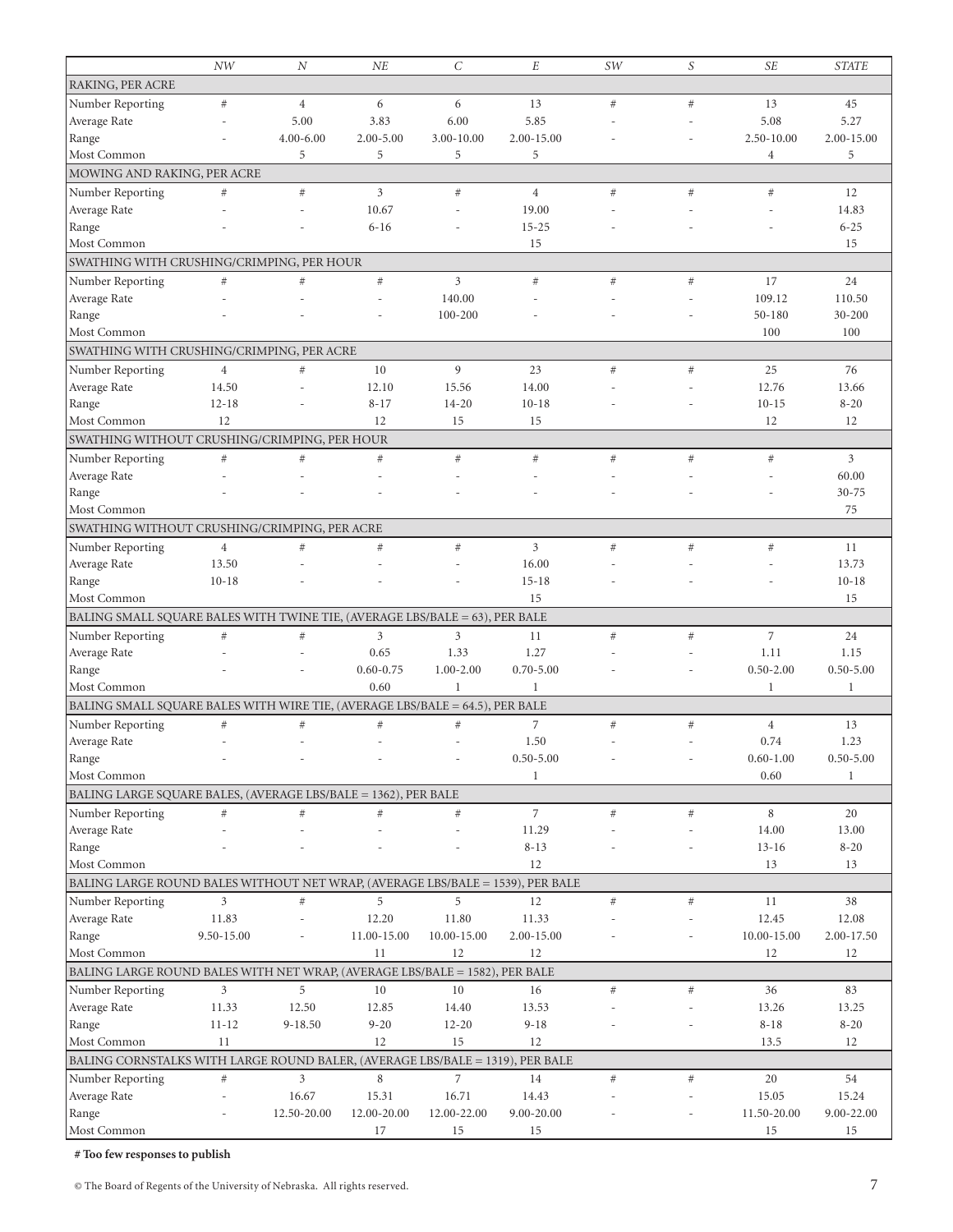|                                                                                                               | NW             | $\boldsymbol{N}$ | NE             | $\mathcal{C}$  | E              | SW                       | S         | <b>SE</b>      | <b>STATE</b>   |
|---------------------------------------------------------------------------------------------------------------|----------------|------------------|----------------|----------------|----------------|--------------------------|-----------|----------------|----------------|
| LOADING AND STACKING SMALL BALES, PER BALE                                                                    |                |                  |                |                |                |                          |           |                |                |
| Number Reporting                                                                                              | $#$            | #                | #              | #              | $\#$           | #                        | #         | #              | 6              |
| Average Rate                                                                                                  |                |                  |                |                |                |                          |           |                | 0.61           |
| Range                                                                                                         |                |                  |                |                |                |                          |           |                | $0.15 - 1.50$  |
| Most Common                                                                                                   |                |                  |                |                | 0.25           |                          |           |                | 0.25           |
| LIFTING AND MOVING LARGE ROUND BALES WITH TRACTOR, (AVERAGE DISTANCE = 2.2 miles), PER BALE                   |                |                  |                |                |                |                          |           |                |                |
| Number Reporting                                                                                              | $\#$           | 3                | $\#$           | 8              | 8              | $#$                      | #         | $\overline{4}$ | 25             |
| Average Rate                                                                                                  |                | 2.67             | $\overline{a}$ | 4.75           | 3.25           | $\overline{\phantom{a}}$ |           | 3.50           | 3.68           |
| Range                                                                                                         |                | $2 - 3$          |                | $1 - 20$       | $2 - 7$        |                          |           | $1-6$          | $1 - 20$       |
| Most Common                                                                                                   |                | 3                |                | 3              | $\overline{2}$ |                          |           |                | 2              |
| LOADING AND MOVING LARGE ROUND BALES WITH TRACTOR, (AVERAGE DISTANCE = 4.2 miles), (BALES/LOAD = 13) PER LOAD |                |                  |                |                |                |                          |           |                |                |
| Number Reporting                                                                                              | $\#$           | $\#$             | 3              | 3              | 5              | #                        | $#$       | #              | 18             |
| Average Rate                                                                                                  |                |                  | 67.33          | 10.33          | 108.80         |                          |           |                | 51.28          |
| Range                                                                                                         |                |                  | $30 - 100$     | $1 - 25$       | $2 - 500$      |                          |           |                | $1 - 500$      |
| Most Common                                                                                                   |                |                  |                |                | 2              |                          |           |                | 5              |
| SMALL GRAIN HARVEST (WHEAT, OATS, AND BARLEY)                                                                 |                |                  |                |                |                |                          |           |                |                |
| WINDROWING GRAIN CROPS, PER ACRE                                                                              |                |                  |                |                |                |                          |           |                |                |
| Number Reporting                                                                                              | 7              | $\#$             | #              | $\#$           | $\overline{4}$ | #                        | $\#$      | $\#$           | 18             |
| Average Rate                                                                                                  | 12.07          |                  |                |                | 15.50          |                          |           |                | 13.69          |
| Range                                                                                                         | $8 - 15$       |                  |                | $\overline{a}$ | $10 - 25$      |                          |           |                | $8 - 25$       |
| Most Common                                                                                                   | 15             |                  |                | 15             |                |                          |           |                | 15             |
| COMBINING SMALL GRAINS, FLAT CHARGE, PER ACRE                                                                 |                |                  |                |                |                |                          |           |                |                |
| Number Reporting                                                                                              | $\overline{4}$ | #                | 5              | $\overline{4}$ | 17             | 3                        | 3         | 18             | 56             |
| Average Rate                                                                                                  | 27.50          |                  | 28.00          | 31.25          | 31.24          | 28.67                    | 28.67     | 27.94          | 29.38          |
| Range                                                                                                         | $23 - 36$      |                  | 18-34          | $28 - 35$      | $21 - 45$      | $20 - 40$                | $21 - 35$ | $20 - 34$      | 18-45          |
| Most Common                                                                                                   |                |                  | 30             |                | 35             |                          |           | 30             | 30             |
| COMBINING SMALL GRAINS, MINIMUM WITH EXTRA CHARGE FOR HIGH YIELDS, PER ACRE                                   |                |                  |                |                |                |                          |           |                |                |
| Number Reporting                                                                                              | 6              | $\#$             | $\#$           | $\#$           | $\overline{4}$ | $\overline{4}$           | $\#$      | $\overline{4}$ | 22             |
| Average Rate                                                                                                  | 21.67          |                  |                |                | 28.75          | 23.50                    |           | 21.50          | 23.27          |
| Range                                                                                                         | $20 - 25$      |                  |                |                | $22 - 45$      | $13 - 23$                |           | $17 - 25$      | $13 - 45$      |
| Most Common                                                                                                   | 21             |                  |                |                |                | 23                       |           |                | 23             |
| PLUS ADDITIONAL FEE PER BUSHEL FOR CROPS YIELDING OVER 23 BUSHELS PER ACRE                                    |                |                  |                |                |                |                          |           |                |                |
| Number Reporting                                                                                              | 6              | $\#$             | $\#$           | $\#$           | $\#$           | 5                        | 3         | 3              | 20             |
| Average Rate                                                                                                  | 22.17          |                  |                |                |                | 22.67                    | 22.67     | 20.67          | 19.90          |
| Range                                                                                                         | $21 - 25$      |                  |                |                |                | $13 - 23$                | $21 - 24$ | $17 - 25$      | $2 - 25$       |
| Most Common                                                                                                   | 21             |                  |                |                |                | 23                       |           |                | 23             |
| COMBINING SMALL GRAINS, COMBINATION CHARGES REGARDLESS OF YIELD, PER ACRE                                     |                |                  |                |                |                |                          |           |                |                |
| Number Reporting                                                                                              | #              | $\#$             | 5              | $\#$           | 3              | $#$                      | #         | $\overline{4}$ | 21             |
| Average Rate                                                                                                  |                |                  | 31.60          |                | 40.00          |                          |           | 28.00          | 31.86          |
| Range                                                                                                         |                |                  | $18 - 40$      |                | $35 - 45$      |                          |           | $22 - 35$      | $18 - 52$      |
| Most Common                                                                                                   |                |                  | 30             |                |                |                          |           |                | 30             |
| PLUS ADDITIONAL FEE, FOR EACH BUSHEL                                                                          |                |                  |                |                |                |                          |           |                |                |
| Number Reporting                                                                                              | #              | $\#$             | #              | #              | #              | #                        | #         | $\#$           | 6              |
| Average Rate                                                                                                  |                |                  |                |                |                |                          |           |                | 14.35          |
| Range                                                                                                         |                |                  |                |                |                |                          |           |                | $0 - 23$       |
| Most Common                                                                                                   |                |                  |                |                |                |                          |           |                | 23             |
| HAULING SMALL GRAINS FROM COMBINE TO LOCAL STORAGE, FLAT RATE, PER BUSHEL                                     |                |                  |                |                |                |                          |           |                |                |
| Number Reporting                                                                                              | $\overline{4}$ | $\#$             | $\overline{7}$ | 7              | 18             | 5                        | 6         | 25             | 72             |
| Average Rate                                                                                                  | 19.25          |                  | 11.14          | 10.14          | 10.28          | 18.50                    | 18.50     | 11.04          | 12.10          |
| Range                                                                                                         | $15 - 22$      |                  | $2 - 18$       | $7 - 12$       | $5 - 22$       | $10 - 23$                | $15 - 23$ | $3 - 27$       | $2 - 27$       |
| Most Common                                                                                                   | 20             |                  | 10             | 10             | 5              |                          | 15        | 10             | 10             |
| PLUS EXTRA CHARGE FOR DISTANCE OVER 12 MILES, PER BUSHEL                                                      |                |                  |                |                |                |                          |           |                |                |
| Number Reporting                                                                                              | $\#$           | $\#$             | 3              | 6              | 6              | 4                        | #         | 10             | 32             |
| Average Rate                                                                                                  |                |                  | 1.33           | 4.17           | 1.58           | 3.00                     |           | 1.80           | 2.48           |
| Range                                                                                                         |                |                  | $1.00 - 2.00$  | 1.00-15.00     | $0.50 - 5.00$  | $0.25 - 10.00$           |           | $0.50 - 4.00$  | $0.25 - 15.00$ |
| Most Common                                                                                                   |                |                  | 1              | $\mathbf{1}$   | 0.5            |                          |           | 1              | $\mathbf{1}$   |
| APPLICATION OF FERTILIZER (EXCLUDING COST OF FERTILIZER)                                                      |                |                  |                |                |                |                          |           |                |                |
| DRY FERTILIZER, INCLUDING POWER, LABOR, & APPLICATOR, PER ACRE                                                |                |                  |                |                |                |                          |           |                |                |
| Number Reporting                                                                                              | $\overline{4}$ | $\#$             | 10             | #              | 12             | $\#$                     | 5         | 18             | 51             |
| Average Rate                                                                                                  | 6.31           |                  | 5.43           |                | 7.02           |                          | 6.40      | 6.15           | 6.24           |
| Range                                                                                                         | 5.00-7.50      |                  | 3.50-7.00      |                | 4.00-10.00     |                          | 5.50-8.00 | 5.00-9.00      | 3.50-10.00     |
| Most Common                                                                                                   |                |                  | 6              |                | 7              |                          |           | 5              | 5              |
|                                                                                                               |                |                  |                |                |                |                          |           |                |                |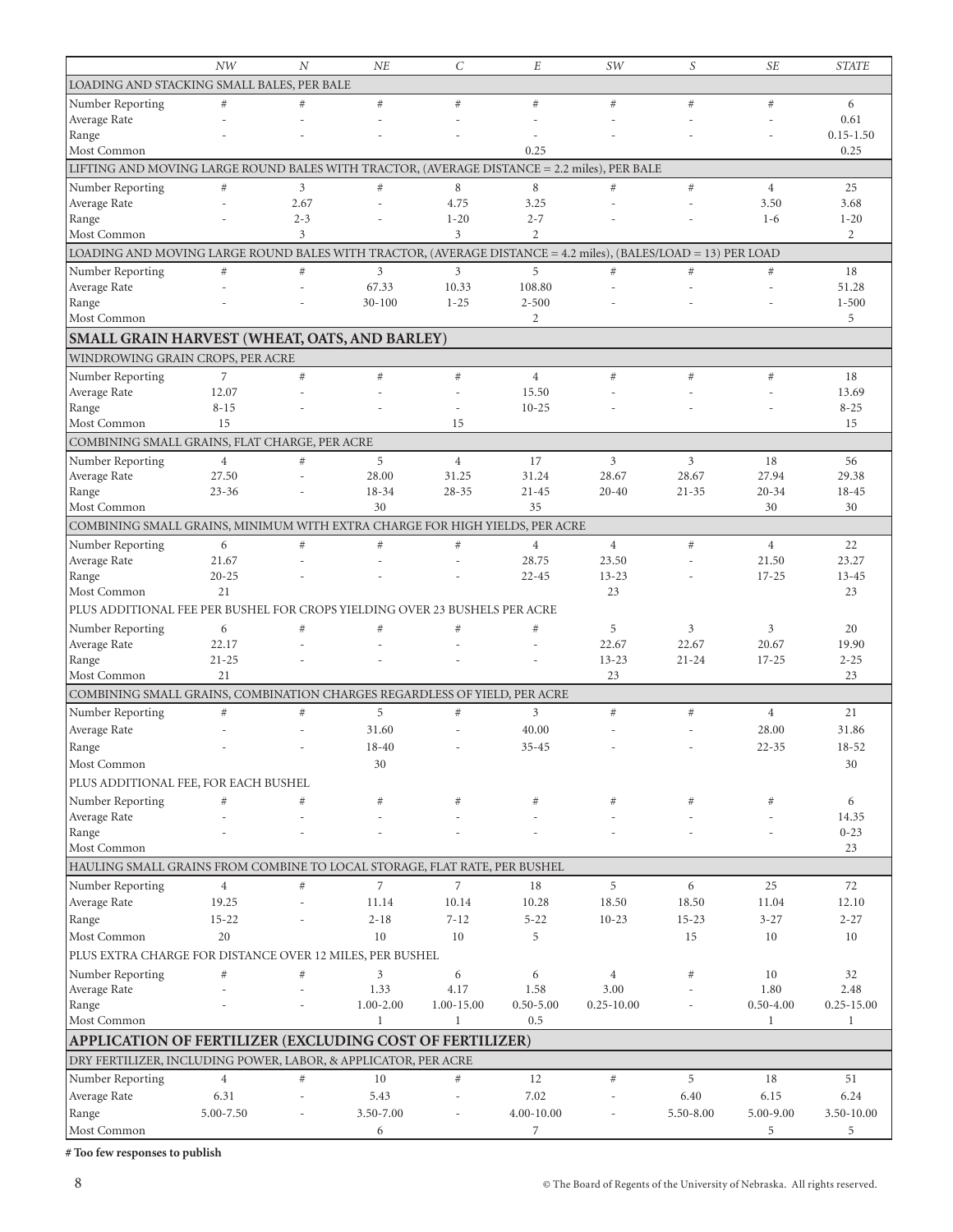|                                                                              | <b>NW</b> | $\overline{N}$ | NE                                                                             | $\mathcal{C}_{0}^{2}$ | E                  | SW   | S           | <b>SE</b>         | <b>STATE</b>             |
|------------------------------------------------------------------------------|-----------|----------------|--------------------------------------------------------------------------------|-----------------------|--------------------|------|-------------|-------------------|--------------------------|
| DRY FERTILIZER, APPLICATOR RENTAL ONLY, PER ACRE                             |           |                |                                                                                |                       |                    |      |             |                   |                          |
| Number Reporting                                                             | $\#$      | #              | $#$                                                                            | $\#$                  | #                  | $#$  | #           | 5                 | 9                        |
| Average Rate                                                                 |           |                |                                                                                |                       |                    |      |             | 3.25              | 3.83                     |
| Range                                                                        |           |                |                                                                                |                       |                    |      |             | $1.25 - 5.00$     | $1 - 6.25$               |
| Most Common                                                                  |           |                |                                                                                |                       |                    |      |             | 3                 | 5                        |
| DRY FERTILIZER, APPLICATOR RENTAL ONLY, PER TON                              |           |                |                                                                                |                       |                    |      |             |                   |                          |
| Number Reporting                                                             | $\#$      | #              | $#$                                                                            | $\#$                  | #                  | $#$  | #           | $\overline{4}$    | $\overline{7}$           |
| Average Rate                                                                 |           |                |                                                                                |                       |                    |      |             | 11.25             | 8.86                     |
| Range                                                                        |           |                |                                                                                |                       |                    |      |             | $5 - 20$          | $1 - 20$                 |
| Most Common                                                                  |           |                |                                                                                |                       |                    |      |             | 10                | 10                       |
| LIQUID FERTILIZER, POWER, LABOR, & APPLICATOR, PER ACRE                      |           |                |                                                                                |                       |                    |      |             |                   |                          |
| Number Reporting                                                             | $#$       | #              | 8                                                                              | 5                     | 16                 | #    | 7           | 14                | 52                       |
| Average Rate                                                                 |           | L,             | 7.11                                                                           | 12.70                 | 7.59               |      | 7.96        | 8.38              | 8.12                     |
| Range                                                                        |           |                | 4.50-12.00                                                                     | 8.00-17.50            | 4.00-10.00         |      | 5.75-11.00  | 5.50-15.00        | 4.00-17.50               |
| Most Common                                                                  |           |                |                                                                                |                       | 7                  |      |             | 6                 | 6                        |
| LIQUID FERTILIZER, APPLICATOR RENTAL ONLY, PER ACRE                          |           |                |                                                                                |                       |                    |      |             |                   |                          |
| Number Reporting                                                             | $\#$      | #              | $#$                                                                            | $\#$                  | 3                  | $#$  | $\#$        | 3                 | 9                        |
|                                                                              |           |                |                                                                                |                       |                    |      |             |                   |                          |
| Average Rate                                                                 |           |                |                                                                                |                       | 5.00               |      |             | 6.00              | 5.28                     |
| Range                                                                        |           |                |                                                                                |                       | 3.50-6.50          |      |             | 3.00-9.00         | $1.00 - 9.00$            |
| Most Common                                                                  |           |                |                                                                                |                       |                    |      |             |                   | 6                        |
| ANHYDROUS AMMONIA, CONVENTIONAL KNIFE, POWER, LABOR, & APPLICATOR, PER ACRE  |           |                |                                                                                |                       |                    |      |             |                   |                          |
| Number Reporting                                                             | $\#$      | $\#$           | $\overline{4}$                                                                 | $\#$                  | 8                  | $#$  | $\#$        | $\overline{7}$    | 22                       |
| Average Rate                                                                 |           |                | 10.88                                                                          |                       | 11.56              |      |             | 13.29             | 11.64                    |
| Range                                                                        |           |                | 7.50-12.00                                                                     |                       | 7.00-18.00         |      |             | 10.00-16.00       | 7.00-18.00               |
| Most Common                                                                  | 8         |                | 12                                                                             |                       |                    |      |             | 15                | 12                       |
| ANHYDROUS AMMONIA, KNIFE WITH COULTERS, POWER, LABOR, & APPLICATOR, PER ACRE |           |                |                                                                                |                       |                    |      |             |                   |                          |
| Number Reporting                                                             | $\#$      | $\#$           | $\overline{4}$                                                                 | #                     | 23                 | $\#$ | 5           | 42                | 76                       |
| Average Rate                                                                 |           |                | 11.88                                                                          |                       | 13.78              |      | 15.20       | 13.10             | 13.29                    |
| Range                                                                        |           |                | 8.00-14.50                                                                     |                       | 9.00-20.00         |      | 12.50-20.00 | 8.50-20.00        | 6.00-20.00               |
| Most Common                                                                  |           |                |                                                                                |                       | 13                 |      |             | 15                | 13                       |
| ANHYDROUS AMMONIA, KNIFE WITH COULTERS, APPLICATOR RENTAL ONLY, PER ACRE     |           |                |                                                                                |                       |                    |      |             |                   |                          |
| Number Reporting                                                             | $\#$      | #              | $\#$                                                                           | #                     | 5                  | $#$  | $\#$        | 3                 | 11                       |
| Average Rate                                                                 |           |                |                                                                                |                       | 15.00              |      |             | 8.67              | 11.27                    |
| Range                                                                        |           |                |                                                                                |                       | $9 - 25$           |      |             | $2 - 12$          | $1 - 25$                 |
| Most Common                                                                  |           |                |                                                                                |                       |                    |      |             | 12                | 12                       |
| ANHYDROUS AMMONIA, KNIFE WITH COULTERS, APPLICATOR RENTAL ONLY, PER TON      |           |                |                                                                                |                       |                    |      |             |                   |                          |
| Number Reporting                                                             | #         | #              | $#$                                                                            | #                     | $\#$               | $\#$ | #           | $\#$              | 3                        |
| Average Rate                                                                 |           |                |                                                                                |                       |                    |      |             |                   | 17.67                    |
| Range                                                                        |           |                |                                                                                |                       |                    |      |             |                   | $1 - 30$                 |
| Most Common                                                                  |           |                |                                                                                |                       |                    |      |             |                   |                          |
|                                                                              |           |                |                                                                                |                       |                    |      |             |                   | $\overline{\phantom{m}}$ |
|                                                                              |           |                |                                                                                |                       |                    |      |             |                   |                          |
|                                                                              |           |                | INSECT, DISEASE, AND WEED CONTROL PER APPLICATION (EXCLUDES COST OF MATERIALS) |                       |                    |      |             |                   |                          |
| SPRAYING WEED CONTROL, BOOM, PER ACRE                                        |           |                |                                                                                |                       |                    |      |             |                   |                          |
| Number Reporting                                                             | 7         | $\#$           | 14                                                                             | 6                     | 26                 | $\#$ | 3           | 25                | 82                       |
| Average Rate                                                                 | 6.57      |                | 6.64                                                                           | 7.33                  | 7.92               |      | 6.75        | 6.45              | 7.01                     |
| Range                                                                        | 5.50-7.50 |                | 5.50-7.75                                                                      | $6.00 - 9.50$         | 5.50-18.00         |      | 6.50-7.00   | 5.00-7.00         | 4.00-18.00               |
| Most Common                                                                  | 7.50      |                | 7                                                                              | 6.50                  | 7                  |      |             | 7                 | 7                        |
| SPRAYING WEED CONTROL, PIPE WICK APPLICATOR, PER ACRE                        |           |                |                                                                                |                       |                    |      |             |                   |                          |
| Number Reporting                                                             | $\#$      | $\#$           | $\#$                                                                           | $\#$                  | $\#$               | $\#$ | $\#$        | $\#$              | $\overline{3}$           |
| Average Rate                                                                 |           |                |                                                                                |                       |                    |      |             |                   | 7.67                     |
| Range                                                                        |           |                |                                                                                |                       |                    |      |             |                   | $4 - 12$                 |
| Most Common                                                                  |           |                |                                                                                |                       |                    |      |             |                   | $\overline{\phantom{a}}$ |
| SPRAYING WEED CONTROL, RECIRCULATION SPRAYER, PER ACRE                       |           |                |                                                                                |                       |                    |      |             |                   |                          |
|                                                                              | $\#$      | $\#$           | $\#$                                                                           | #                     | #                  | $\#$ | $\#$        | $\#$              | 5                        |
| Number Reporting                                                             |           |                |                                                                                |                       |                    |      |             |                   |                          |
| Average Rate                                                                 |           |                |                                                                                |                       |                    |      |             |                   | $8.05\,$                 |
| Range                                                                        |           |                |                                                                                |                       |                    |      |             |                   | $4 - 12$                 |
| Most Common                                                                  |           |                |                                                                                |                       |                    |      |             |                   | 12                       |
| CROP SPRAYING BY SURFACE VEHICLE, PER ACRE                                   |           |                |                                                                                |                       |                    |      |             |                   |                          |
| Number Reporting                                                             | 3         | $\#$           | $\overline{7}$                                                                 | $\#$                  | 21                 | $\#$ | 5           | 14                | 54                       |
| Average Rate                                                                 | 6.58      |                | 6.89                                                                           |                       | 6.85               |      | 6.70        | 6.80              | 6.81                     |
| Range<br>Most Common                                                         | 5.75-7.50 |                | $6.00 - 7.50$<br>7                                                             |                       | 4.00-12.00<br>6.50 |      | 5.75-7.50   | 5.50-8.15<br>6.50 | 4.00-12.00<br>6.50       |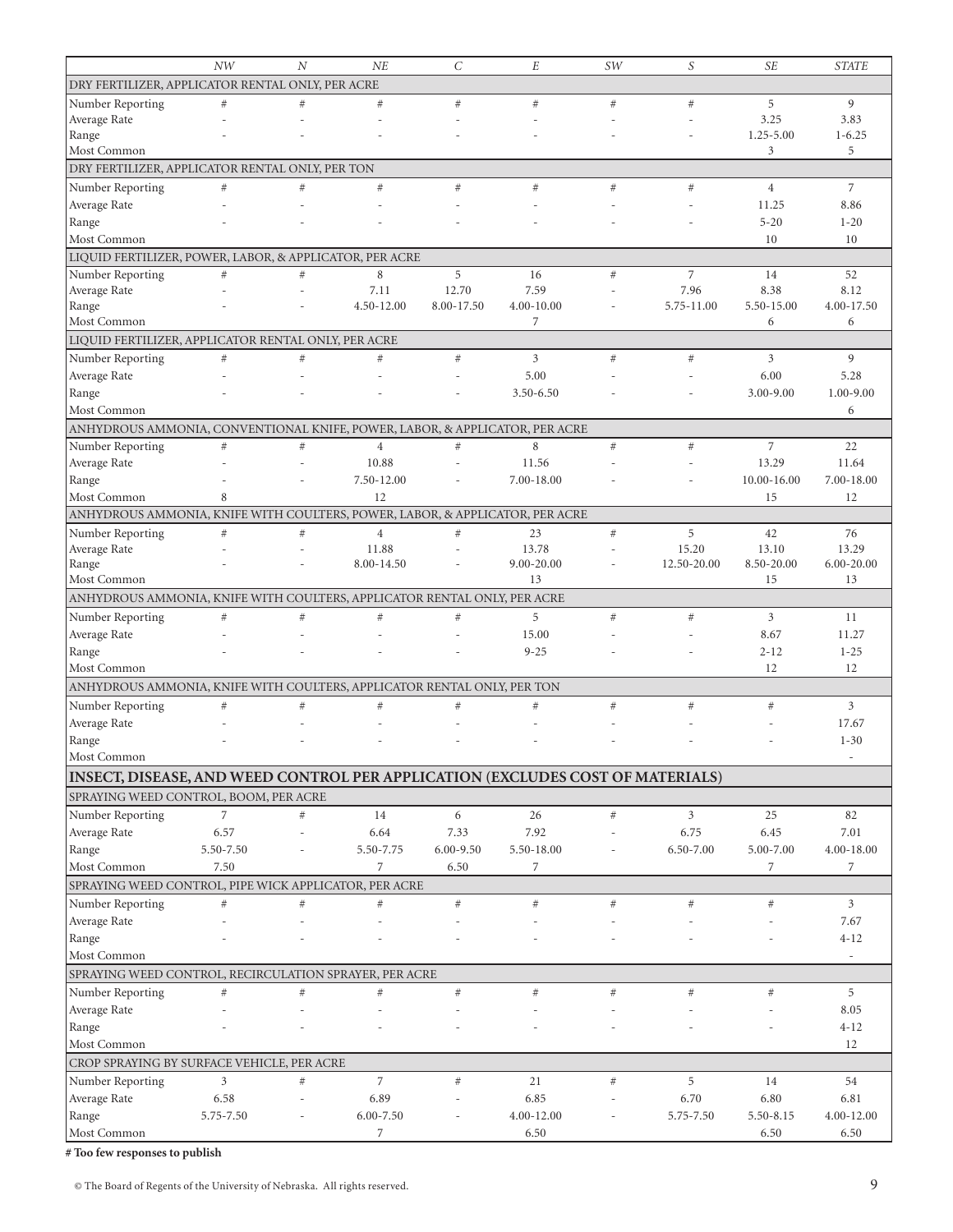|                                                                     | <b>NW</b> | $\overline{N}$ | NE            | $\mathcal{C}_{0}^{2}$ | $\cal E$              | SW   | S    | <b>SE</b>               | <b>STATE</b>     |
|---------------------------------------------------------------------|-----------|----------------|---------------|-----------------------|-----------------------|------|------|-------------------------|------------------|
| CROP SPRAYING BY AIRCRAFT, PER ACRE                                 |           |                |               |                       |                       |      |      |                         |                  |
| Number Reporting                                                    | #         | $\#$           | 5             | $\#$                  | 6                     | #    | $\#$ | 6                       | 17               |
| Average Rate                                                        |           | L,             | 8.10          | $\overline{a}$        | 10.38                 |      | L,   | 9.79                    | 9.50             |
| Range                                                               |           |                | $6.00 - 9.50$ |                       | 7.25-18.00            |      |      | 8.00-12.00              | $6.00 - 18.00$   |
| Most Common                                                         |           |                |               |                       | 8                     |      |      | 10                      | 8                |
| <b>WASTE HANDLING</b>                                               |           |                |               |                       |                       |      |      |                         |                  |
| LOADING MANURE WITH TRACTOR & LOADER, PER HOUR                      |           |                |               |                       |                       |      |      |                         |                  |
|                                                                     |           |                |               |                       | 5                     |      |      |                         | 17               |
| Number Reporting                                                    | $\#$      | $\#$           | 5<br>63.00    | $\#$                  | 71.00                 | $\#$ | $\#$ | $\mathfrak{Z}$<br>95.00 | 70.59            |
| Average Rate                                                        |           |                | $30 - 90$     |                       |                       |      |      |                         |                  |
| Range<br>Most Common                                                |           |                | 60            |                       | $40 - 100$            |      |      | $35 - 125$<br>125       | $30 - 125$<br>60 |
|                                                                     |           |                |               |                       |                       |      |      |                         |                  |
| HAULING AND SPREADING DRY MANURE, PER HOUR                          |           |                |               |                       |                       |      |      |                         |                  |
| Number Reporting                                                    | $\#$      | $\#$           | 6             | 3                     | $\overline{7}$        | $\#$ | $\#$ | 5                       | 24               |
| Average Rate                                                        |           |                | 93.50         | 106.67                | 127.86                |      |      | 98.00                   | 101.92           |
| Range                                                               |           |                | $30 - 146$    | 100-120               | 45-300                |      |      | $75 - 120$              | 30-300           |
| Most Common                                                         |           |                | 120           | 100                   | 120                   |      |      |                         | 120              |
| PUMPING, HAULING, & SPREADING LIQUID MANURE, PER HOUR               |           |                |               |                       |                       |      |      |                         |                  |
| Number Reporting                                                    | $\#$      | $\#$           | 3             | $\#$                  | $\#$                  | $\#$ | $\#$ | $\#$                    | 6                |
| Average Rate                                                        |           |                | 150.00        |                       |                       |      |      |                         | 151.67           |
| Range                                                               |           |                | 30-270        |                       |                       |      |      |                         | 30-270           |
| Most Common                                                         |           |                |               |                       |                       |      |      |                         | 150              |
| <b>MISCELLANEOUS</b>                                                |           |                |               |                       |                       |      |      |                         |                  |
| MOWING GRASS PASTURE OR CRP, PER ACRE                               |           |                |               |                       |                       |      |      |                         |                  |
| Number Reporting                                                    | $\#$      | $\#$           | $\#$          | $\#$                  | 9                     | $#$  | $\#$ | 6                       | 22               |
| Average Rate                                                        |           |                |               |                       | 15.11                 |      |      | 12.42                   | 13.80            |
| Range                                                               |           |                |               |                       | $8 - 30$              |      |      | $7 - 20$                | $6 - 30$         |
| Most Common                                                         |           |                |               |                       | 15                    |      |      |                         | 15               |
| DIGGING POST HOLES, PER HOLE                                        |           |                |               |                       |                       |      |      |                         |                  |
| Number Reporting                                                    | #         | #              | #             | #                     | #                     | #    | $\#$ | 5                       | 9                |
| Average Rate                                                        |           |                |               |                       |                       |      |      | 1.92                    | 1.93             |
| Range                                                               |           |                |               |                       |                       |      |      | $0.50 - 5.00$           | $0.25 - 5.00$    |
| Most Common                                                         |           |                |               |                       |                       |      |      | 1.5                     | 0.5              |
| DRIVING WOODEN POST, PER POST                                       |           |                |               |                       |                       |      |      |                         |                  |
|                                                                     |           | $\#$           |               |                       |                       |      | $\#$ | $\#$                    | $\overline{4}$   |
| Number Reporting                                                    | $\#$      |                | $\#$          | $\#$                  | $\#$                  | $\#$ |      |                         | 2.40             |
| Average Rate                                                        |           |                |               |                       |                       |      |      |                         | $0.5 - 6$        |
| Range<br>Most Common                                                |           |                |               |                       |                       |      |      |                         | ٠                |
|                                                                     |           |                |               |                       |                       |      |      |                         |                  |
| <b>BUILDING FENCE, PER 1/4 MILE</b>                                 |           |                |               |                       |                       |      |      |                         |                  |
| Number Reporting                                                    | $\#$      | #              | $\#$          | $^{\#}$               | $\mathfrak{Z}$        | $\#$ | $\#$ | $\#$                    | 8                |
| Average Rate                                                        |           |                |               |                       | 716.67                |      |      |                         | 1746.25          |
| Range                                                               |           |                |               |                       | 100-1200              |      |      |                         | 100-4000         |
| Most Common                                                         |           |                |               |                       |                       |      |      |                         | 4000             |
| TRENCHING, PER FOOT                                                 |           |                |               |                       |                       |      |      |                         |                  |
| Number Reporting                                                    | $\#$      | $\#$           | $\#$          | $\#$                  | 5                     | $\#$ | $\#$ | 5                       | 11               |
| Average Rate                                                        |           |                |               |                       | 1.85                  |      |      | 1.00                    | 1.36             |
| Range<br>Most Common                                                |           |                |               |                       | $1.00 - 2.50$<br>2.50 |      |      | $0.75 - 1.25$           | $0.70 - 2.50$    |
|                                                                     |           |                |               |                       |                       |      |      |                         | 1.25             |
| INJECTION PUMP FOR CHEMICALS WITH CENTER PIVOT IRRIGATION, PER ACRE |           |                |               |                       |                       |      |      |                         |                  |
| Number Reporting                                                    | $\#$      | $\#$           | $\#$          | $\#$                  | $\#$                  | $\#$ | $\#$ | $\#$                    | 10               |
| Average Rate                                                        |           |                |               |                       |                       |      |      |                         | 2.98             |
| Range                                                               |           |                |               |                       |                       |      |      |                         | $0.5 - 5$        |
| Most Common                                                         |           |                |               |                       |                       |      |      |                         | 5                |
| TRACTOR RENT, 50-69 H.P., PER METER HOUR                            |           |                |               |                       |                       |      |      |                         |                  |
| Number Reporting                                                    | $\#$      | $\#$           | $\#$          | $\#$                  | $\overline{4}$        | $\#$ | $\#$ | $\#$                    | 8                |
| Average Rate                                                        |           |                |               |                       | 18.38                 |      |      |                         | 16.56            |
| Range                                                               |           |                |               |                       | $7 - 40$              |      |      |                         | $7 - 40$         |
| Most Common                                                         |           |                |               |                       |                       |      |      |                         | 15               |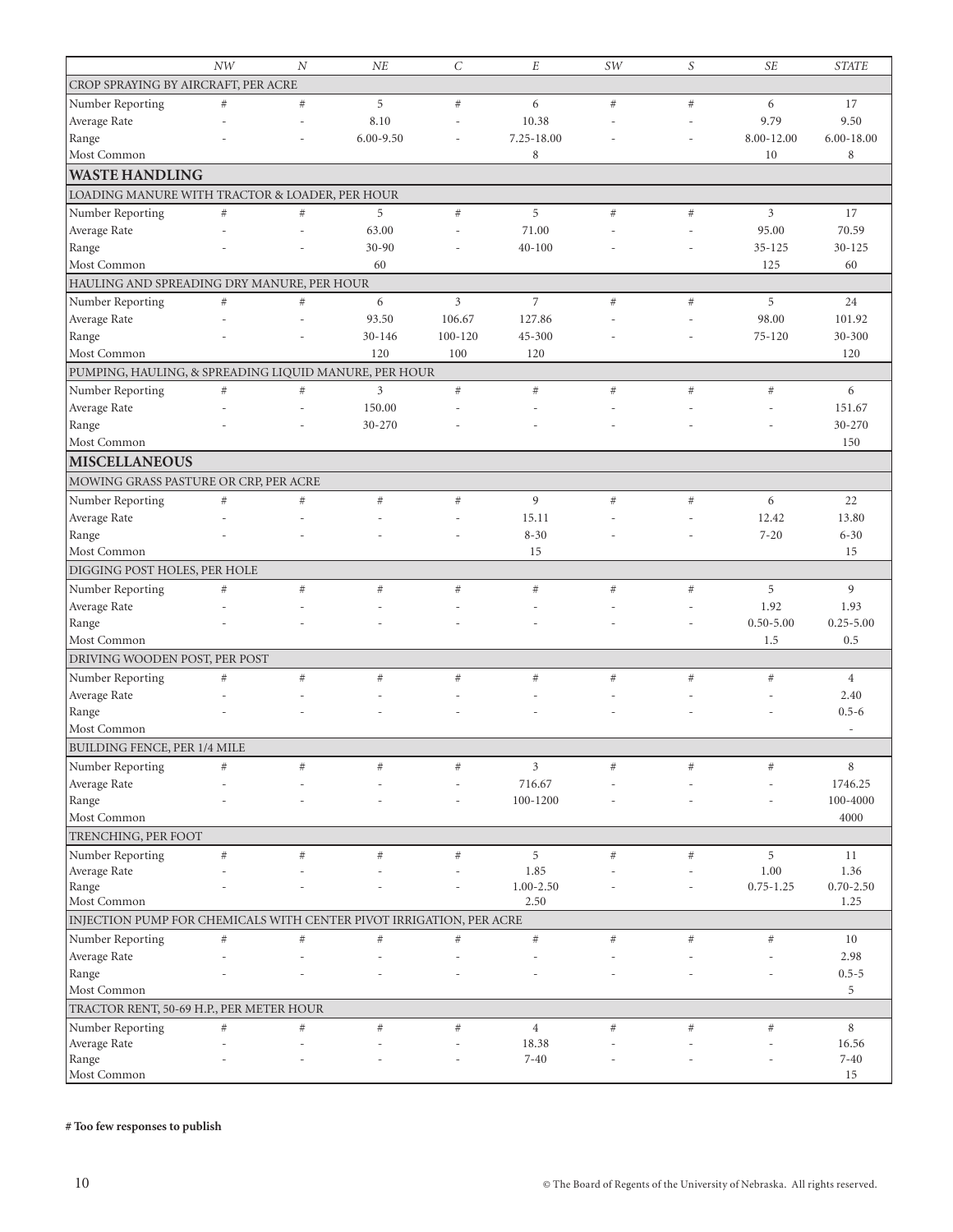|                                                                                    | NW   | $\overline{N}$ | NE             | $\mathcal{C}_{0}^{2}$ | E              | SW   | S    | <b>SE</b>      | <b>STATE</b>             |
|------------------------------------------------------------------------------------|------|----------------|----------------|-----------------------|----------------|------|------|----------------|--------------------------|
| TRACTOR RENT, 70-89 H.P., PER METER HOUR                                           |      |                |                |                       |                |      |      |                |                          |
| Number Reporting                                                                   | $\#$ | #              | $\#$           | $\#$                  | 3              | #    | #    | #              | $\overline{7}$           |
| Average Rate                                                                       |      |                |                |                       | 14.00          |      |      |                | 17.14                    |
| Range                                                                              |      |                |                |                       | $8 - 19$       |      |      |                | $8 - 27$                 |
| Most Common                                                                        |      |                |                |                       |                |      |      |                | 15                       |
| TRACTOR RENT, 90-109 H.P., PER METER HOUR                                          |      |                |                |                       |                |      |      |                |                          |
| Number Reporting                                                                   | $\#$ | #              | 3              | $\#$                  | $\overline{4}$ | #    | #    | #              | 11                       |
| Average Rate                                                                       |      |                | 21.67          |                       | 26.00          |      |      |                | 24.64                    |
| Range                                                                              |      |                | $15 - 30$      |                       | $12 - 50$      |      |      |                | $10 - 50$                |
| Most Common                                                                        |      |                |                |                       |                |      |      |                | 20                       |
| TRACTOR RENTAL, 110-149 H.P., PER METER HOUR                                       |      |                |                |                       |                |      |      |                |                          |
| Number Reporting                                                                   | $\#$ | $\#$           | 5              | $\#$                  | 6              | $#$  | #    | $\#$           | 14                       |
| Average Rate                                                                       |      | J.             | 28.60          |                       | 37.17          |      |      |                | 34.57                    |
| Range                                                                              |      |                | $15 - 40$      |                       | $15 - 60$      |      |      |                | $15 - 60$                |
| Most Common                                                                        |      |                | 40             |                       | 60             |      |      |                | 60                       |
| TRACTOR RENTAL, 150-199 PTO H.P., PER METER HOUR                                   |      |                |                |                       |                |      |      |                |                          |
| Number Reporting                                                                   | $\#$ | $\#$           | 7              | $\#$                  | 10             | $#$  | #    | $\overline{4}$ | 22                       |
| Average Rate                                                                       |      |                | 42.00          |                       | 64.50          |      |      | 49.50          | 53.86                    |
| Range                                                                              |      |                | 18-80          |                       | $17 - 150$     |      |      | $36 - 75$      | 17-150                   |
| Most Common                                                                        |      |                | 50             |                       | 34             |      |      |                | 50                       |
| TRACTOR RENTAL, 200 & ABOVE PTO H.P., PER METER HOUR                               |      |                |                |                       |                |      |      |                |                          |
| Number Reporting                                                                   | $\#$ | $\#$           | $\,$ 8 $\,$    | $\#$                  | 8              | #    | #    | 3              | 21                       |
| Average Rate                                                                       |      |                | 54.38          |                       | 51.38          |      |      | 47.33          | 51.90                    |
| Range                                                                              |      |                | $20 - 100$     |                       | $21 - 100$     |      |      | $40 - 60$      | $20 - 100$               |
| Most Common                                                                        |      |                | 20             |                       | 40             |      |      |                | 40                       |
| <b>CUSTOM CONTRACT FARMING</b>                                                     |      |                |                |                       |                |      |      |                |                          |
| WINTER WHEAT, NO FALLOW GROUND (AVERAGE TIMES OVER THE FIELD = 3), PER ACRE        |      |                |                |                       |                |      |      |                |                          |
| Number Reporting                                                                   | $\#$ | #              | $\#$           | $\#$                  | #              | $\#$ | $\#$ | $\#$           | $\overline{4}$           |
| Average Rate                                                                       |      |                |                |                       |                |      |      |                | 35.25                    |
| Range                                                                              |      |                |                |                       |                |      |      |                | $10 - 66$                |
| Most Common                                                                        |      |                |                |                       |                |      |      |                | $\overline{\phantom{a}}$ |
| WINTER WHEAT, INCLUDING FALLOW GROUND (AVERAGE TIMES OVER THE FIELD = 3), PER ACRE |      |                |                |                       |                |      |      |                |                          |
| Number Reporting                                                                   | $\#$ | $\#$           | $\#$           | $\#$                  | $\#$           | $\#$ | $\#$ | $\#$           | 3                        |
| Average Rate                                                                       |      |                |                |                       |                |      |      |                | 11.67                    |
| Range                                                                              |      |                |                |                       |                |      |      |                | $10 - 15$                |
| Most Common                                                                        |      |                |                |                       |                |      |      |                | 10                       |
| GRAIN SORGHUM (AVERAGE TIMES OVER THE FIELD = 3), PER ACRE                         |      |                |                |                       |                |      |      |                |                          |
| Number Reporting                                                                   | $\#$ | $\#$           | $\#$           | $\#$                  | $\#$           | $\#$ | $\#$ | $\#$           | 5                        |
| Average Rate                                                                       |      | ٠              |                |                       |                |      |      |                | 43.00                    |
| Range                                                                              |      |                |                |                       |                |      |      |                | $10 - 80$                |
| Most Common                                                                        |      |                |                |                       |                |      |      |                |                          |
| DRYLAND SOYBEANS (AVERAGE TIMES OVER THE FIELD = 4), PER ACRE                      |      |                |                |                       |                |      |      |                |                          |
| Number Reporting                                                                   | $\#$ | $\#$           | $\overline{3}$ | $\#$                  | 6              | $\#$ | $\#$ | 8              | 17                       |
| Average Rate                                                                       |      | ÷,             | 34.00          | $\sim$                | 75.00          |      |      | 77.50          | 70.71                    |
| Range                                                                              |      |                | $12 - 60$      |                       | $15 - 150$     |      |      | 45-150         | $12 - 150$               |
| Most Common                                                                        |      |                |                |                       |                |      |      |                | 150                      |
|                                                                                    | NW   | $\cal N$       | NE             | $\mathcal{C}$         | $\cal E$       | SW   | S    | SE             | <b>STATE</b>             |
| IRRIGATED SOYBEANS (AVERAGE TIMES OVER THE FIELD = 4), PER ACRE                    |      |                |                |                       |                |      |      |                |                          |
| Number Reporting                                                                   | $\#$ | $\#$           | $\overline{4}$ | $\#$                  | 6              | $\#$ | $\#$ | $\overline{4}$ | 17                       |
| Average Rate                                                                       |      |                | 41.75          |                       | 70.00          |      |      | 80.00          | 67.71                    |
| Range                                                                              |      |                | $12 - 65$      |                       | 15-130         |      |      | $50 - 110$     | $12 - 130$               |
| Most Common                                                                        |      |                |                |                       |                |      |      |                | 125                      |
| DRYLAND CORN (AVERAGE TIMES OVER THE FIELD = 4) PER ACRE                           |      |                |                |                       |                |      |      |                |                          |
| Number Reporting                                                                   | $\#$ | $\#$           | 3              | $\#$                  | $10\,$         | $\#$ | $\#$ | 8              | 24                       |
| Average Rate                                                                       |      |                | 35.67          |                       | 79.00          |      |      | 81.75          | 70.33                    |
| Range                                                                              |      |                | $12 - 65$      |                       | 15-125         |      |      | $45 - 150$     | $12 - 150$               |
| Most Common                                                                        |      |                |                |                       | 15             |      |      | 60             | 60                       |